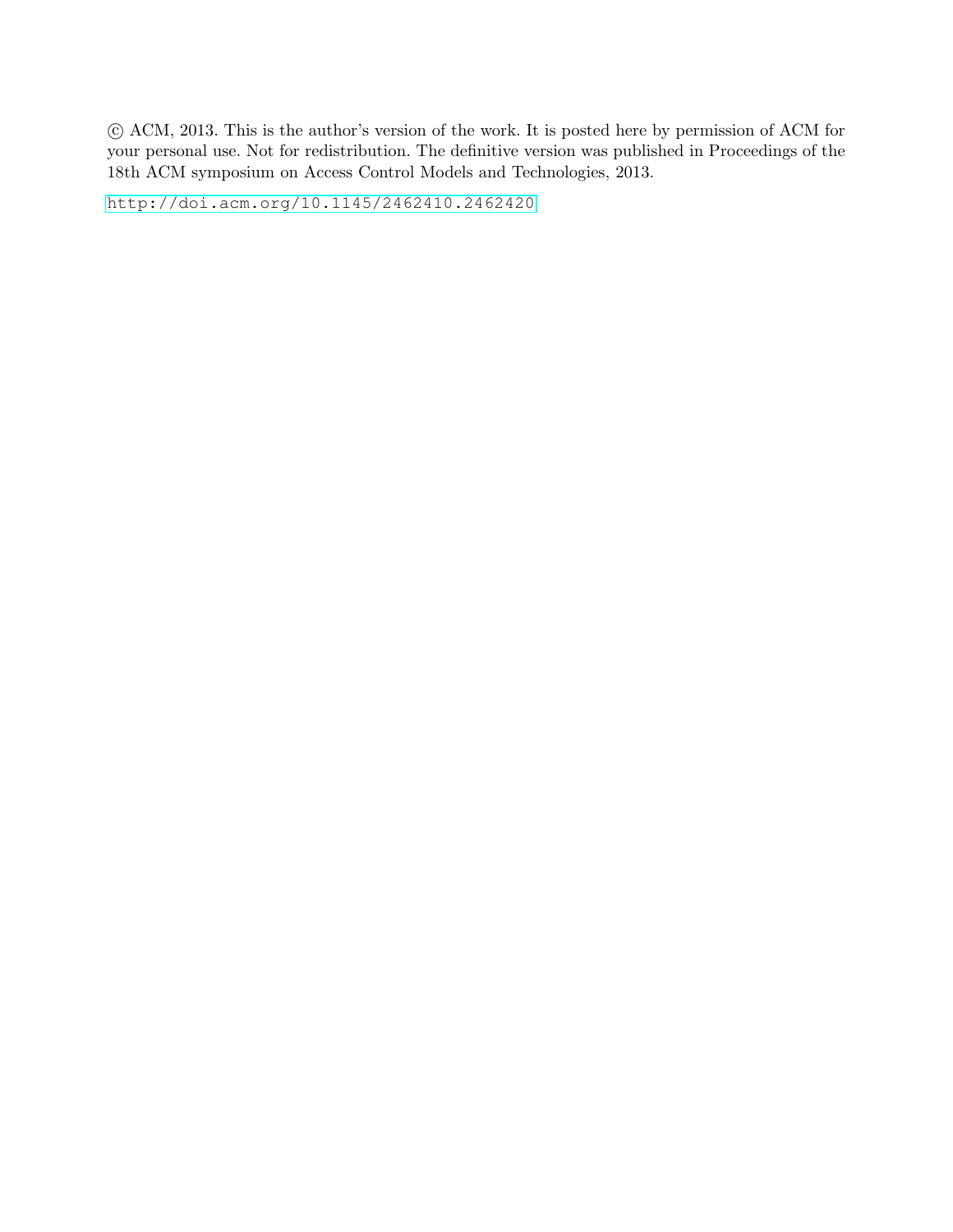# **A Storage-Efficient Cryptography-Based Access Control Solution for Subversion**

Dominik Leibenger University of Paderborn Warburger Straße 100 33098 Paderborn, Germany dominik.leibenger@uni-paderborn.de

# ABSTRACT

Version control systems are widely used in software development and document management. Unfortunately, versioning confidential files is not normally supported: Existing solutions encrypt the transport channel, but store data in plaintext within a repository. We come up with an access control solution that allows secure versioning of confidential files even in the presence of a malicious server administrator. Using convergent encryption as a building block, we enable space-efficient storage of version histories despite secure encryption. We describe an implementation of our concept for the Subversion (SVN) system, and evaluate storage efficiency and runtime of this implementation. Our implementation is compatible with existing SVN versions without requiring changes to the storage backend.

## Categories and Subject Descriptors

K.6.5 [Management of Computing and Information Systems]: Security and Protection; E.3 [Data Encryption]

#### General Terms

Security, Design, Algorithms, Experimentation, Performance

## Keywords

Access control; version control systems; subversion; convergent encryption; confidentiality; efficient storage

## 1. INTRODUCTION

Version control systems (VCS) have become an invaluable tool for software development and are also used during the creation of all kinds of documents. As their main feature, they allow restoring any previous version of a file. Most VCS also facilitate the collaboration of authors working together on a project. Authors obtain the latest copy from the VCS, work on that copy, and then commit an updated version to

*SACMAT'13,* June 12–14, 2013, Amsterdam, The Netherlands.

Copyright 2013 ACM 978-1-4503-1950-8/13/06 ...\$15.00.

Christoph Sorge University of Paderborn Warburger Straße 100 33098 Paderborn, Germany christoph.sorge@uni-paderborn.de

the VCS. A VCS will not normally store complete copies of each version of a file: changes might only affect a small fraction of that file, so only differences between two versions are stored.

One of the most common VCS is Subversion (SVN), which relies on a central server to store the history of versioned files. Like other VCS, SVN is not well-suited for working with confidential files. The transport channel is usually protected, e.g. using TLS. However, once on the server, each user with read access to the file system, as well as the server's administrators, can read the file. SVN allows to define access rules, but their enforcement requires a completely trustworthy server. Users can encrypt the content using external applications; unfortunately, this makes it impossible for the VCS to save only space-saving differences between file versions—even with only one byte changed in a long document, the encrypted versions will be completely different. Moreover, key management does not tie in with the versioning system. Even assuming there was a publickey infrastructure (PKI) in place, granting users read access to a file (and revoking that right later on) is a complex and error-prone task. If a user is supposed to get access to more than one file version, access rights must be granted (e.g., the file must be encrypted with the respective user's public key) each time a new version is uploaded to the SVN repository.

Our contribution is to define a solution for securing access to files in an SVN repository with the following properties:

- Rights can be managed individually for each file.
- Enforcing read access control through encryption allows protecting the confidentiality of files even against attacks by repository administrators.
- Despite encryption, space-saving differences are stored instead of entire copies of each file version. To achieve this, we allow attackers to see the positions of changes made between different versions of the same file.
- We retain full compatibility with old software versions, though not all features will work if either the client or the server does not support our solution.
- Necessary key exchanges tie in with the SVN architecture. They are authenticated without use of a PKI; a shared secret between a pair of users is sufficient.

The remainder of this paper is structured as follows: We discuss related work in Sec. 2 and outline our goals in Sec. 3. Sec. 4 presents the system design. The encryption scheme that allows for storage efficiency is worked out in Sec. 5; a security analysis follows in Sec. 6. Sec. 7 describes the implementation, which we analyze concerning storage / runtime overhead in Appendix A. Sec. 8 concludes this paper.

Permission to make digital or hard copies of all or part of this work for personal or classroom use is granted without fee provided that copies are not made or distributed for profit or commercial advantage and that copies bear this notice and the full citation on the first page. To copy otherwise, to republish, to post on servers or to redistribute to lists, requires prior specific permission and/or a fee.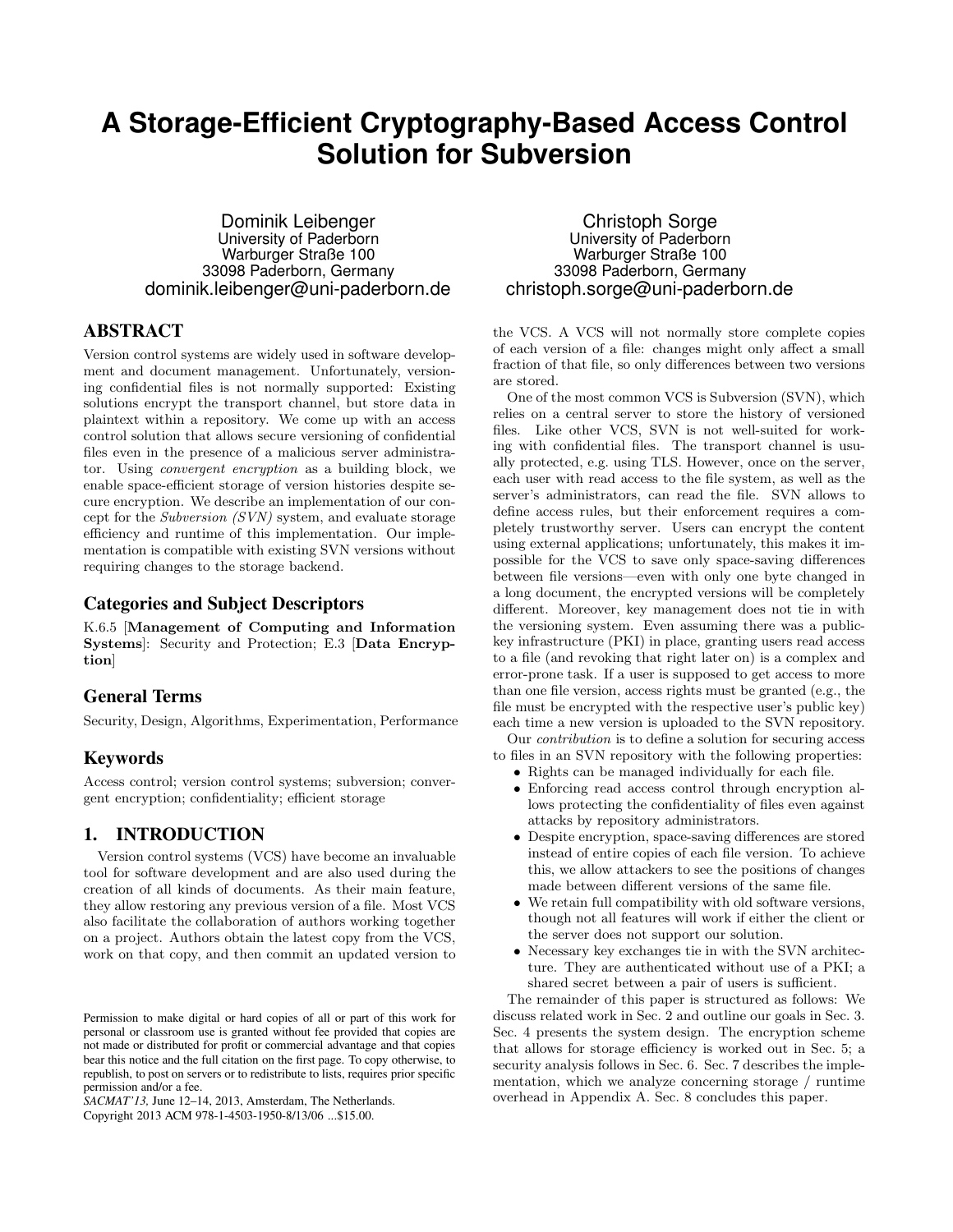## 2. PRELIMINARIES & RELATED WORK

While the concepts developed in this work might be applied to other VCS, we develop our access control solution for the SVN [19] system. SVN uses a client/server architecture. Each client stores a working copy, which contains both the versions of the files last obtained from the server and the versions edited by the user. After performing changes to files, the client performs a commit operation to add the changes to the repository; an update gets the latest contents from the repository. Communication with the server can be based on WebDAV [7], or can use a specific SVN protocol [4]. In both cases, the client only sends (or receives) the changes with respect to the previously stored version.

The server stores the whole revision history of the files and folders added to the repository as well as of property lists containing metadata that can be associated to them. After storing a revision, a user cannot change or delete contents of already stored data. Several storage backends exist. The most common one is FSFS [15, 3]; it stores the oldest version of each file completely. Once a file is changed, FSFS only stores the (binary) difference compared to a (not necessarily the latest) previous version. This way, SVN provides data deduplication between different revisions of individual files. Data deduplication between different files is not provided.

Our goal to develop a secure and storage-efficient access control solution for this system comprises two main challenges: A solution to allow convenient access rights management that includes key distribution, and a concept for data deduplication despite secure encryption. Work on secure file systems faces similar challenges; however, the majority of existing work focusses on the key distribution problem.

The secure file system  $SiRiUS$  [10] supports per-file access right management by encrypting each file using a randomlygenerated key that is encrypted with the authorized users' keys and stored as part of the file's metadata. It supports separate read / write access rights.

Plutus [12] also distinguishes between read and write access rights, but groups files with equal access rights into file groups and stores their keys in an encrypted, shared lockbox to reduce key distribution costs. The authors introduce a method called key rotation: On access rights changes, keys are changed in a way that allows the computation of previous keys from the latest one, which prevents the need for immediate re-encryption of file contents on key changes. Key regression [9] fixes some security flaws of key rotation.

In contrast, in the  $Wuala<sup>1</sup>$  distributed file system, Grolimund et al. [11] introduce a data structure called Cryptree to explicitly store dependencies between arbitrary keys.

We use a simple, SiRiUS-like approach for key distribution as it fits best into the SVN architecture: The other solutions depend on relations between different files which are not guaranteed to be available in SVN setups (for example, a user might check out only a single file or directory).

Despite those systems that focus on key management, few secure file systems provide data deduplication.

Farsite introduces a concept called convergent encryption  $(CE)$  which we adapt in Section 5: They use a cryptographic hash of a file as a key to encrypt that file, so identical files can be recognized and deduplicated despite secure encryption. Similar to the SiRiUS approach, that key is then encrypted with the authorized users' keys to grant them access rights.

The concept has been extended in [18]: The authors suggest applying CE to chunks of a file, which are determined using a context-sensitive chunking procedure, to allow data deduplication even between similar files. Rashid et al. [17] recently re-used this concept to build a privacy-preserving data deduplication framework for cloud environments. We describe and further extend the procedure of [18] in Sec. 5.

The Tahoe filesystem [20], in contrast, uses CE for deduplication of entire files only. The authors introduce a convergence secret, so the equality of files can only be detected by users sharing that secret. This concept is similar to the obfuscator we introduce to hide equality of chunks between different files.

None of these approaches have been applied to VCSs. So far, besides using secure channels for communication, existing VCSs only cope with integrity and authenticity.  $\mathrm{Git}^2$ and Monotone<sup>3</sup> ensure integrity of the version history (if a trustworthy copy of the current version is available) and integrate the use of signatures. To the best of our knowledge, we are the first to provide a fine-grained, storage-efficient access control solution for a VCS that is resistant to a server compromise and thus able to provide true confidentiality.

## 3. GOALS, THREATS AND ASSUMPTIONS

The goal of this work is to protect the *confidentiality*, *in*tegrity and authenticity of specific file versions stored in an SVN repository by providing a fine-grained, user-definable access control solution. In more detail, our goals are:

• *Compatibility:* We limit ourselves to changes that only extend the SVN architecture, without restricting interoperability with existing SVN versions. This especially requires independence of our solution from the used storage backend.

• Fine-Grained Access Control and Convenient Usability: Our solution shall allow users of an SVN repository to protect their own files stored in the repository by defining access rights for them. Users shall be able to individually grant read and write permissions for a specific file, as well as permissions to manage the file's access rights, to other specific users. Access rights management shall be convenient insofar as key exchanges between users shall be performed automatically when access rights are managed (we only require a one-time manual key exchange per user for authentication).

• Integrity and Authenticity: If access rights have been associated to a file, our solution shall protect the file's integrity and authenticity: every authorized user shall be able to verify if the file's contents have been written by an authorized user according to the currently granted access rights on the file. This shall hold even against active attackers with full read/write access to the repository server. Note that since the SVN architecture expects only the server to store the whole revision history, we cannot provide protection against malicious deletion (including rollbacks that correspond to deleting revisions) by the server administrator.

• Confidentiality and Storage Efficiency: We want to provide confidentiality of files whose access rights have been restricted. Thus, attackers with full read/write access to the repository server shall not be able to read those files' contents. This shall be ensured through encryption—using an encryption scheme that is believed to provide IND-CCAsecure encryption.

 $\frac{1}{1}$ http://www.wuala.com/

 $^{2}$ http://git-scm.com/about

 $^3$ http://www.monotone.ca/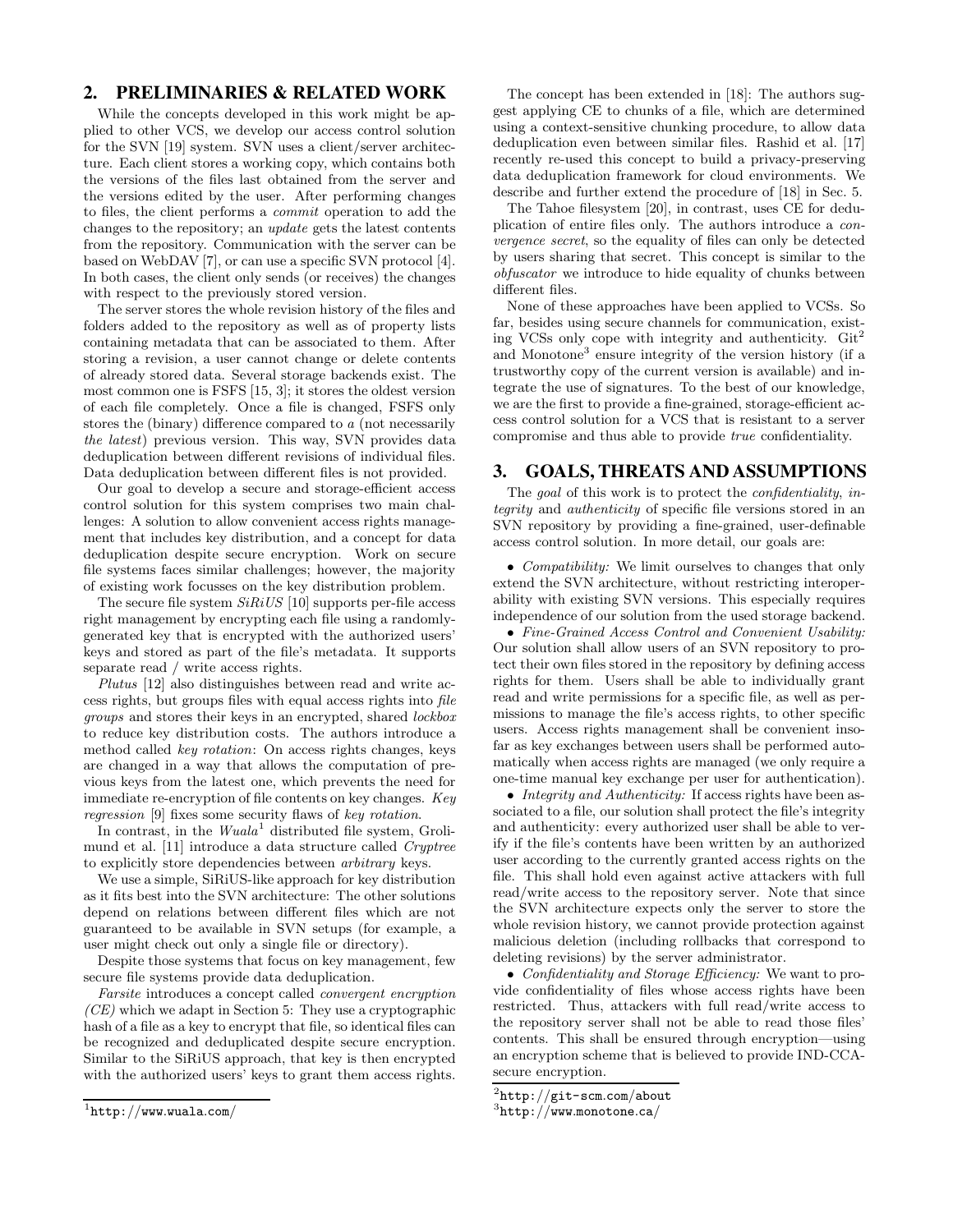However, we want to retain storage efficiency, which SVN achieves by deduplicating data between different file revisions. As SVN's storage backend is transparent to the clients, data deduplication has to be done at the server side, i.e. without knowledge of file contents. This leads to a clear conflict with the confidentiality goal. We resolve this conflict by allowing to soften the security requirements when committing further revisions of a specific file. Allowing attackers to see the extent and positions of changes to a file (which includes information about how file contents are moved between revisions) enables generation of ciphertexts suitable for SVN's server-side data deduplication techniques. Users may decide for each file revision if this information leakage is acceptable. For files whose access rights change frequently, users may even decide to allow data deduplication between file revisions with different access rights—again by softening the security requirements. In this case, some additional information is leaked only to users who have or had legitimate rights to read some revision of a file. They are able to decrypt any parts of other revisions of the same file which were contained in an already-known version and might also be able to verify the existence of single plaintext fragments. Further, they are able to derive very limited information from chunk boundaries of other revisions of that file (cf. Section 5).

Note that this information leakage is limited to information leaked between revisions of a single file. We always hide similarities between different files as SVN does not perform data deduplication between files anyway.

We achieve these goals under some assumptions: As authentication is password-based, we assume that attackers do not know (and cannot break) these passwords. We further assume that no attacker can break the Diffie-Hellman key exchange, and that used hash functions provide resistance against preimage attacks as well as strong collision resistance. Moreover, we assume the existence of a pseudorandom permutation (PRP) which we use as encryption primitive. Users are considered authorized for specific actions w.r.t. a file version if they are granted the corresponding access rights by a user with GRANT rights (i.e. a user allowed to manage access rights) for that file version, as described in Section 4.1. A file owner and other GRANT-authorized users (as well as their SVN clients) are considered trustworthy w.r.t. the specific file.

## 4. SYSTEM DESIGN

Our access control solution consists of two building blocks: First, we design and integrate a suitable access control concept for the SVN architecture. Second, we adapt an encryption scheme that achieves confidentiality without preventing the use of data deduplication techniques such as SVN's difference calculations. This section deals with the former.

#### 4.1 Overview

The idea of our access control solution is to let the *owner* of a file (i.e. the user adding that file to the SVN) decide on its precise access rights. The following rights can be granted:

- READ: Allow to read the contents of the specific file.
- WRITE: Allow to modify a specific file's contents.
- GRANT: Allow to grant arbitrary rights to and revoke arbitrary rights from other users.

To this point, this definition of access rights seems rather straightforward. However, the semantics of access rights granted for a specific file are not that clear when rights can be changed over time. While WRITE and GRANT rights can be granted to as well as revoked from a user effectively at any time, the impact of a READ right revocation is less certain: The user could have made copies of the file revisions he had access to, thus revoking the READ right would only be effective regarding future but not previous revisions. To make the effective rights clear and comprehensible, we tie our access control mechanism to single file revisions instead of whole files. In particular, we store all access-rights-related information as metadata for a specific file revision. This leads to minor limitations: According to the revision concept of the SVN architecture, granted rights of archived file revisions are immutable—a user is only able to change these rights for future revisions of the file (so each access right modification requires a commit). However, albeit rights are tied to revisions, modifying a file or its access rights requires the WRITE or GRANT right for the latest revision, thus these rights can be revoked with immediate effect. Solely a READ right for an old revision can be exercised by a user even if he does not hold the right for the latest revision.

## 4.2 Access Rights

As described before, we distinguish between the rights READ, WRITE and GRANT. They are enforced as follows:

• The READ right is enforced by encrypting the file contents using a key triple  $(K_R, K_Q, K_I)$  (for details see Sec. 5) that is generated randomly by the file owner or any GRANTauthorized user and only made available to READ-authorized users. All cryptographic operations are performed at the client side and the keys are unknown to the repository, so the server can only see the ciphertexts. Thus, access control regarding this right can be resistant to a server compromise. While the repository does not know the file contents, serverside efficient storage of similar file revisions is retained by using a special encryption scheme that is described in Sec. 5.

• GRANT access control is performed using a shared secret key  $K_G$  (again generated randomly by a  $GRANT$ authorized user like the file owner) that is only known to GRANT-authorized users. This key is used to prove / verify the integrity / authenticity of access rights, trust relationships and cryptographic keys.

• The WRITE right is enforced by a simple server-side ACL, since the repository administrator can modify or delete ciphertexts anyway due to his physical access to the storage.

Whenever access rights are changed, the affected keys are replaced by new keys that are chosen randomly by the GRANT-authorized user's client that performs the change.

#### 4.3 Authentication and Key Exchange

To allow a convenient exertion of access rights, we do not require the users to exchange those cryptographic keys manually. Instead, every user  $u$  has to remember a single password  $CP(u)$  (which *must* differ from the one used to authenticate to the repository) that allows him to exercise all of his access rights. We use the repository as transport channel for communication between users, so we need to minimize the number of communication rounds. This works as follows:

1. An individual key  $K_{DH}(f, u)$  is negotiated for every user  $u$  of a file  $f$  using a Diffie-Hellman key exchange [6]. This key is made available both to the specific user  $u$  as well as to every  $GRANT$ -authorized user of file f. For this, we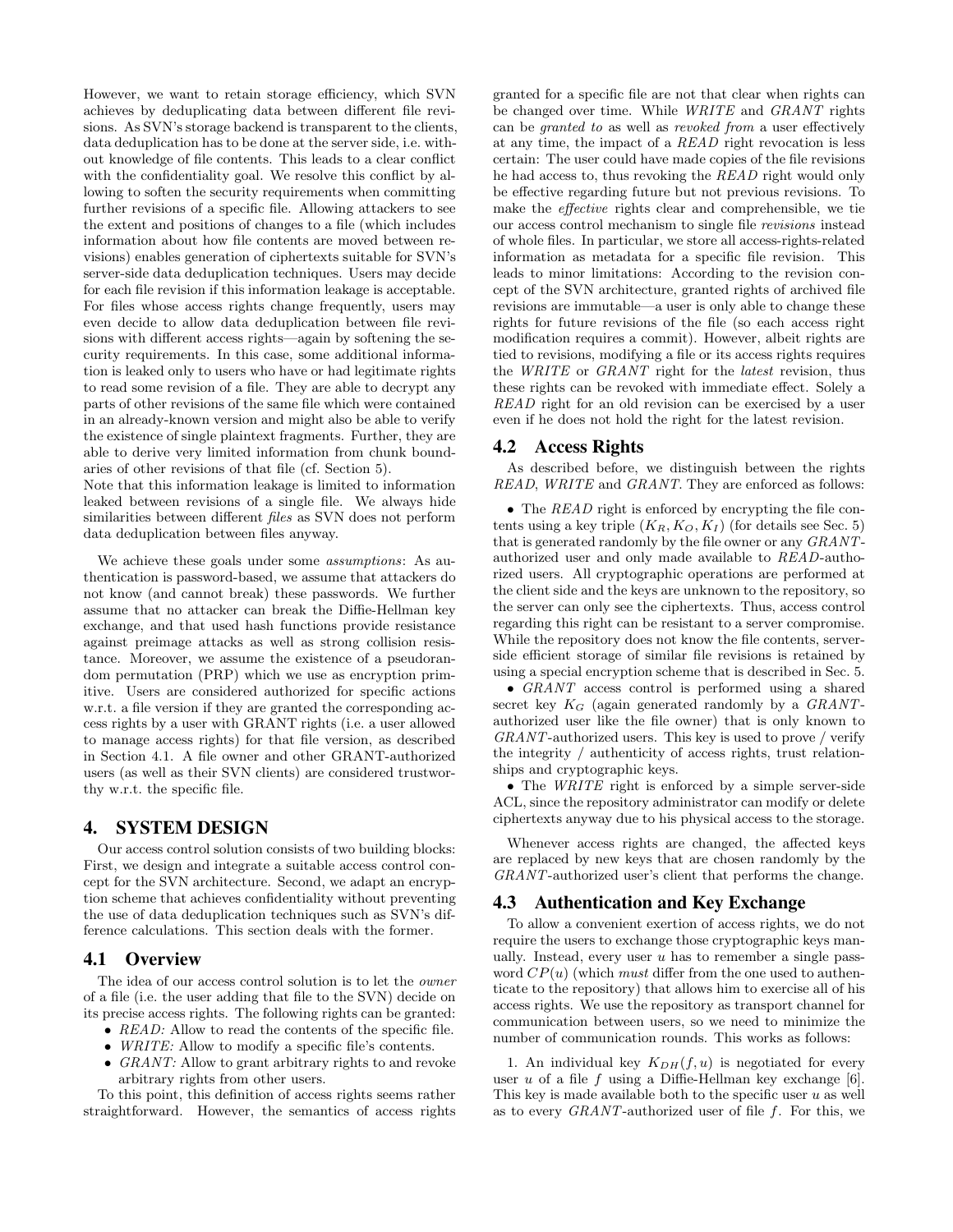regard the group of GRANT-authorized users of a specific file  $f$  as one party of the DH key exchange and the user  $u$ as the other party. The private DH value of the GRANT group is chosen by any GRANT-authorized user (e.g. the file owner); the private  $DH$  value of u is chosen by u. We store the public DH values in the file's metadata. The private values of the GRANT group and of u are stored encrypted with  $K_G$  and  $CP(u)$ , respectively, so that both u and GRANTauthorized users are able to determine  $K_{DH}(f, u)$  later on.

2. As the DH key exchange does not provide authentication, we authenticate the negotiated DH keys separately. The idea is to build bidirectional trust chains from the owner of file  $f$  (who is assumed to be trusted and serves as trust anchor) to every user  $u$ —i.e. every user u is authenticated by the file owner over a chain of trusted GRANT-authorized users and vice versa. For this, every user  $u$  negotiates a secret passphrase with an arbitrary GRANT-authorized user using a separate channel (e.g. telephone), which is used by them to authenticate each other. We use a symmetric HMAC-based authentication mechanism; details of this protocol are omitted due to space restrictions.

3. The access rights granted to a user  $u$  are stored in the file's metadata and authenticated using an HMAC keyed by  $K_G$  so that modifications can be detected by  $GRANT$ authorized users. To allow exertion of access rights, the keys associated to an access right are stored within the file's metadata—encrypted with the key  $K_{DH}(f, u)$  for every authorized user u. Since  $K_{DH}(f, u)$  is known to all  $GRANT$ authorized users, changed keys can be distributed easily to the users by simply encrypting the new keys with  $K_{DH}(f, u)$ .

## 5. ENCRYPTION SCHEME

In principle, we could use any secure encryption scheme for encrypting file contents. However, traditional schemes would prevent data deduplication between similar file revisions. To achieve storage efficiency, we use a special encryption scheme that we describe in this section.

Unfortunately, data deduplication and secure encryption are conflicting goals as the former has to depend on similarities between contents which the latter requires to hide. This leads to an inevitable trade-off. The benefit of our encryption scheme lies in the fact that it allows to adjust this trade-off: The encryption of single file revisions achieves the same security properties as the underlying encryption function (e.g. AES). However, when further revisions are stored, the user may choose to leak a limited amount of information to allow data deduplication.

Towards this goal, our encryption scheme requires a triple of keys  $(K_R, K_Q, K_I)$  instead of a single encryption key.  $K_R$ corresponds to the classic encryption key that is used to ensure confidentiality. It may be used for an arbitrary amount of encryptions, but has to be changed whenever access rights of the encrypted content change.  $K_I$  is used similarly to ensure integrity / authenticity.  $K_O$ —the *obfuscator*—serves as a kind of secret initialization vector (IV). Using a unique IV for every encryption achieves the strongest security guarantees. However, in contrast to other schemes, using the same IV for multiple file revisions is secure insofar as it only leaks a controlled amount of information: Fixing  $K_Q$  only results in deterministic encryption—both regarding a whole plaintext as well as variable-length chunks within a plaintext. By revealing which parts have changed between two revisions, this allows data deduplication between ciphertexts of similar

file revisions. Thus, a user may achieve storage efficiency by re-using  $K_Q$  of an ancestor when creating a new file revision.

To achieve this, we adapt the concept proposed by Storer et al.  $[18]$ . Their idea is to split a plaintext m into socalled chunks using a context-sensitive chunking procedure before encrypting each chunk deterministically using convergent encryption (see Section 2). This way, identical chunks result in identical ciphertexts. The concatenation of those encrypted chunks forms the ciphertext of  $m$ . Unfortunately, this solution would have some shortcomings in our usage scenario: First of all, it would not only leak similarities between different revisions of a file, but also between different files, as contents are encrypted independent of the encryption key. Furthermore, due to the context-sensitive chunking, chunk boundaries leak some information about the plaintext m. Even worse, deterministic encryption of chunks could also leak information about the structure of  $m$ , as repeating contents would lead to repeating chunks and thus to repetitions in the ciphertext.

To overcome these shortcomings, we modify their concept in two points: First, we make the chunking procedure and the computation of chunk-specific keys depend on  $K_Q$  to limit CE's security implications to the scope of a specific value of  $K_Q$ . Secondly, we introduce appearance counters which are involved in chunk boundary determination and chunk encryption to prevent potential security risks regarding files with repeating contents.

We continue with a formal description of our scheme.

#### 5.1 Formal Description

In this section, we describe our encryption and authentication scheme  $\Pi = (GEN, ENCMAC, DEC)$  following the notations defined in [13]. We later analyze our encryption scheme's security in the random oracle model [1], so we assume the existence of a random oracle H. As we focus on the encryption scheme, we refer to the contents of files and file revisions as messages in the remainder.

#### *Requirements*

We build upon an existing *pseudorandom permutation* (*PRP*) F (with  $F_k(x)$  denoting  $F(k, x)$ ) as defined in [13, Section 3.6.3] analogous to [13, Definition 3.23]:

**Definition.** Let  $F : \{0,1\}^* \times \{0,1\}^* \to \{0,1\}^*$  be an efficient, length-preserving, keyed function. We say that F is a pseudorandom permutation if for all probabilistic polynomialtime distinguishers D, there exists a negligible function negl such that:  $\left| Pr[D^{F_k(\cdot)}(1^n) = 1] - Pr[D^{f(\cdot)}(1^n) = 1] \right| \leq {\sf negl}(n),$ where  $k \leftarrow \{0,1\}^n$  is chosen uniformly at random and f is chosen uniformly at random from the set of permutations mapping n-bit strings to n-bit strings.

Further, we build upon an existing MAC function  $\Pi_M =$  $(GEN_M, MAC, VRFY)$  with unique tags. Again, we expect GENM to return a uniform random number in  $\{0,1\}^n$ .

Utilizing the random oracle H, we define two different hash functions  $H_R$ ,  $H_S$ :  $\{0, 1\}^n \times \{0, 1\}^n \times \{0, 1\}^* \to \{0, 1\}^n$ .

#### *Definition of* Π

We construct Π from a to-be-defined private-key encryption scheme  $\hat{\Pi} = (\hat{\text{GEN}}, \hat{\text{Enc}}, \hat{\text{Dec}})$  and the MAC function  $\Pi_M$ according to [13, Construction 4.19]:

• GEN, on input  $1^n$ , runs  $\widehat{G}$ EN and  $\text{GEN}_M$  to obtain keys  $K$  and  $K_I$ , respectively.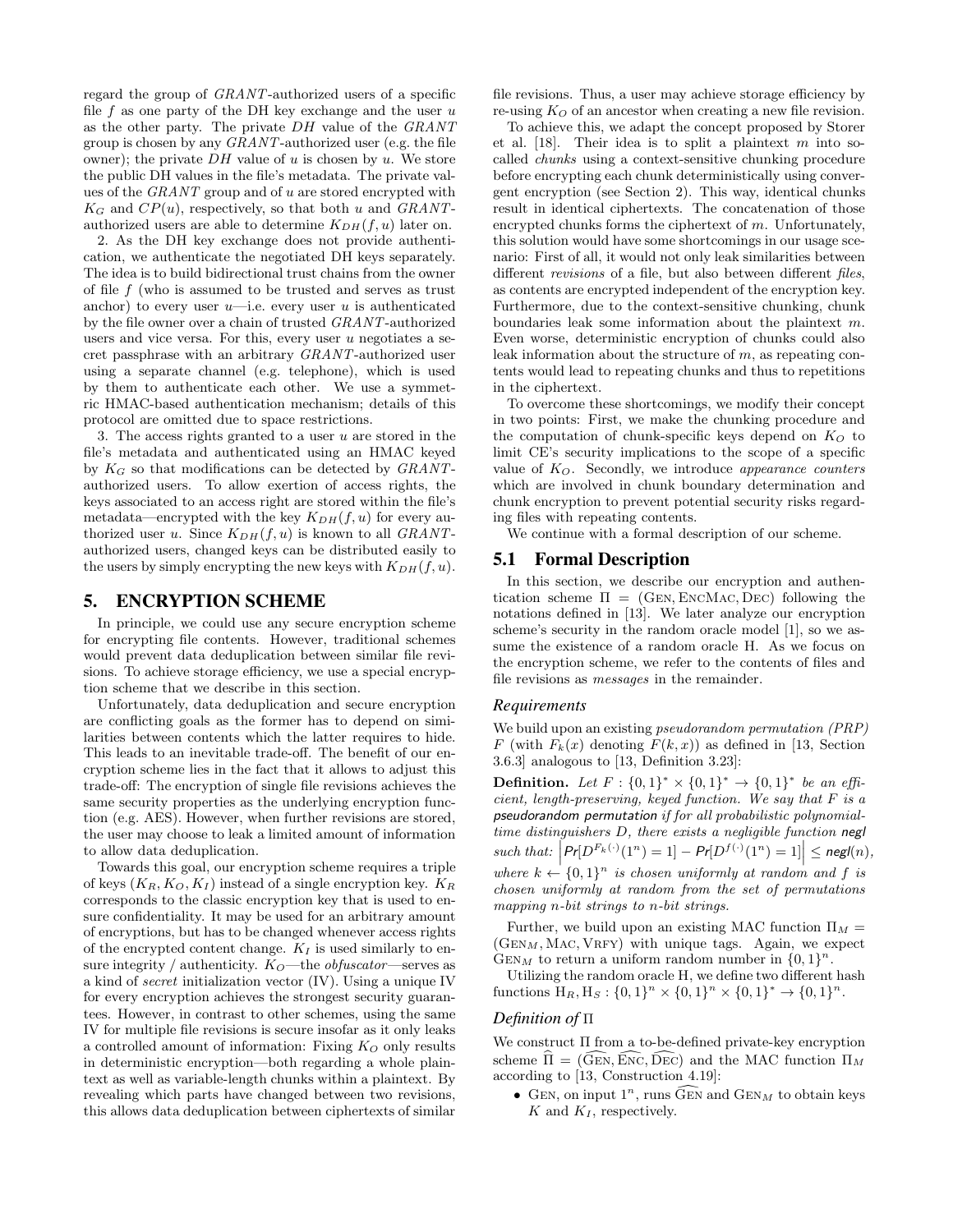- ENCMAC, on input key  $(K, K_I)$  and message m, computes  $c \leftarrow \text{ENC}_K(m), t \leftarrow \text{MAC}_{K_I}(c)$  and outputs  $(c, t)$ .
- DEC, on input a key  $(K, K_I)$  and a ciphertext  $(c, t)$ , outputs  $\mathrm{Dec}_K(c)$  if  $\mathrm{VRFY}_{K_I}(c, t) = 1$ ; otherwise,  $\perp$  is returned.

#### *Definition of*  $\hat{\Pi}$

The key-generation function  $\widehat{G}_{EN}$  is defined as follows: On input  $1^n$ , it outputs a key tuple  $(K_R, K_Q)$  with  $K_R, K_Q$  each being chosen uniformly at random from  $\{0, 1\}^n$ .

The encryption function ENC is more complex: When getting a key  $K = (K_R, K_Q)$  and a message m as input, it first splits the message into chunks, before performing separate encryptions for the individual chunks. The phases of  $\overline{ENC}$ are now described in detail.

#### *5.1.1 Chunking*

Chunking is performed in a similar way as introduced in [14] and presented in the convergent encryption scenario in [18]: A sliding window (fixed size: w bytes) is moved over the message  $m$  and the windows' contents  $m_{p,w}$  are used as input for the hash function  $H_R$  to compute a pseudorandom *fingerprint* at every byte position  $p$  (the authors of [14] and [18] use a rolling hash function to compute those fingerprints). The positions whose fingerprints are below a specific threshold  $T$  are used as chunk boundaries. We make three changes to the original procedure: First, we calculate the fingerprints using  $H_R(k, i, x)$  with  $k := K_O$ , so that chunking depends on  $K<sub>O</sub>$ . Secondly, we prevent repeating window contents from resulting in the same fingerprint by including an appearance counter  $i$  in the fingerprint calculation. Thirdly, we introduce a minimum chunk size of l bytes. More formally, we create a chunk boundary at every byte position  $p$  that meets the following condition:

$$
p - l \ge \max_{p',p' < p} \{p' = 0 \lor p' \text{ is a chunk boundary}\}
$$
\n
$$
\bigwedge \text{ H}_R \left(K_O, \sum_{m_{p',w} = m_{p,w}, p' < p} 1, m_{p,w}\right) < T
$$
\n
$$
(1)
$$

By choosing  $T = \frac{2^n}{S-l+1}$  with a to-be-chosen parameter value  $S \geq l$ , Condition 1—applied to random data—is expected to hold for every S-th byte, resulting in chunks with an average length of S bytes. This is indeed also true for non-random data, as will be discussed in Appendix A.

#### *5.1.2 Chunk encryption*

Let  $m_1, \ldots, m_q$  be the chunks resulting from the chunking procedure described above, numbered in the order of their appearance. For each chunk  $m_i$ , we compute a chunkspecific encryption key  $K_{m_j}$  which we use to encrypt the chunk's contents. Instead of using a simple hash value of the chunk contents—as done in [18]—we compute this key as follows:

$$
K_{m_j} = H_S \left( K_O, \ \sum_{m_{j'} = m_j, j' < j} 1, \ m_j \right) \tag{2}
$$

Again, the usage of  $K_O$  ensures that different keys are computed for equal chunks in different messages, unless the same value  $K_O$  was explicitly used for different encryptions e.g. for different revisions of the same file. To avoid equal encryption of equal chunks within the same message, an appearance counter is used. This counter is 0 for the first and  $i-1$  for the *i*-th occurrence of the same chunk, thus multiple equal chunks get unique keys.

The key  $K_{m_j}$  is then used to encrypt the chunk contents using the pseudorandom permutation  $F$ . For technical reasons, we prefix the chunk content with its length before encrypting it<sup>4</sup>.  $K_{m_j}$  is then encrypted (using the key  $K_R$ ) and stored within the encrypted chunk representation. To summarize, every chunk  $m_i$  is encrypted as follows (with  $\parallel$ being the concatenation operator):

$$
c_j = \left( F_{K_R}(K_{m_j}), F_{K_{m_j}}(\text{LENGTH}(m_j) \parallel m_j) \right) \tag{3}
$$

## *5.1.3 Finalization*

When all chunks have been encrypted, their ciphertexts  $c_1, \ldots, c_q$  are concatenated to build the ciphertext c of the whole message:

$$
\widehat{\text{Enc}}_{(K_R, K_O)}(m) = \left( \bigg| \bigg|_{j=1}^q c_j \right) \tag{4}
$$

The decryption function  $\widetilde{Dec}$  is straightforward: On input a key  $K = (K_R, K_Q)$  and a ciphertext c, it sequentially decrypts the chunks  $c_1, \ldots, c_q$ : For every chunk  $c_j = (c_j^k, c_j^c)$ , it first determines the chunk key  $K_{m_j} := F_{K_R}^{-1}(c_j^k)$  and then decrypts the chunk content and length by invoking  $l_j || m_j :=$  $F_{K_{m_j}}^{-1}(c_j^c)$ . Finally,  $\|_{j=1}^q m_j$  is output. Note that decryption depends only on  $K_R$ , not on  $K_Q$ .

#### 5.2 Advantages

If every encryption application uses a random  $K_Q$ , our scheme achieves CCA-secure encryptions, as we prove in Sec. 6.1. However, it can achieve storage efficiency within the SVN scenario when used as follows:

• Assign random keys  $K_R$ ,  $K_Q$ ,  $K_I$  to every file; change them only on access rights changes.

As long as appearance counters are not affected, using the same  $K_O$  for multiple file revisions results in a deterministic, context-sensitive chunking, which achieves identical chunks within unchanged parts between those revisions—even if the positions of those unchanged parts change between revisions (i.e. sth. is inserted or removed). Due to the adaption of convergent encryption, these chunks result in the same ciphertext everytime they are encrypted (both chunk key generation and encryption are deterministic). This way, ciphertexts of similar file revisions overlap, so SVN's storage backend can perform data deduplication while neither requiring knowledge about the file's actual contents nor about the specific encryption scheme. As SVN uses differences during update/commit operations (cf. Sec. 2), this also reduces the network traffic between clients and the repository.

If appearance counters are indeed affected by changes made to a file, different file revisions might get slightly different chunkings, thus preventing deduplication of some chunks. Our evaluation results (see Appendix A) suggest that the storage overhead caused by this limitation is negligible.

Note that this only allows data deduplication between different revisions of a specific file as long as its access rights are unchanged. Data deduplication across access rights changes can also be achieved by only changing  $K_R$  and  $K_I$  on access rights changes (avoiding influences on chunking and encryption of chunk contents). However, this scenario would leak some additional information to attackers with access rights to some other revision of a specific file (see Sec. 6.2.2).

<sup>4</sup>When instantiated with a block cipher, this prevents the need for explicit chunk separators in the ciphertext, since decrypting the first few bytes of a chunk allows computing the starting position of the subsequent chunk.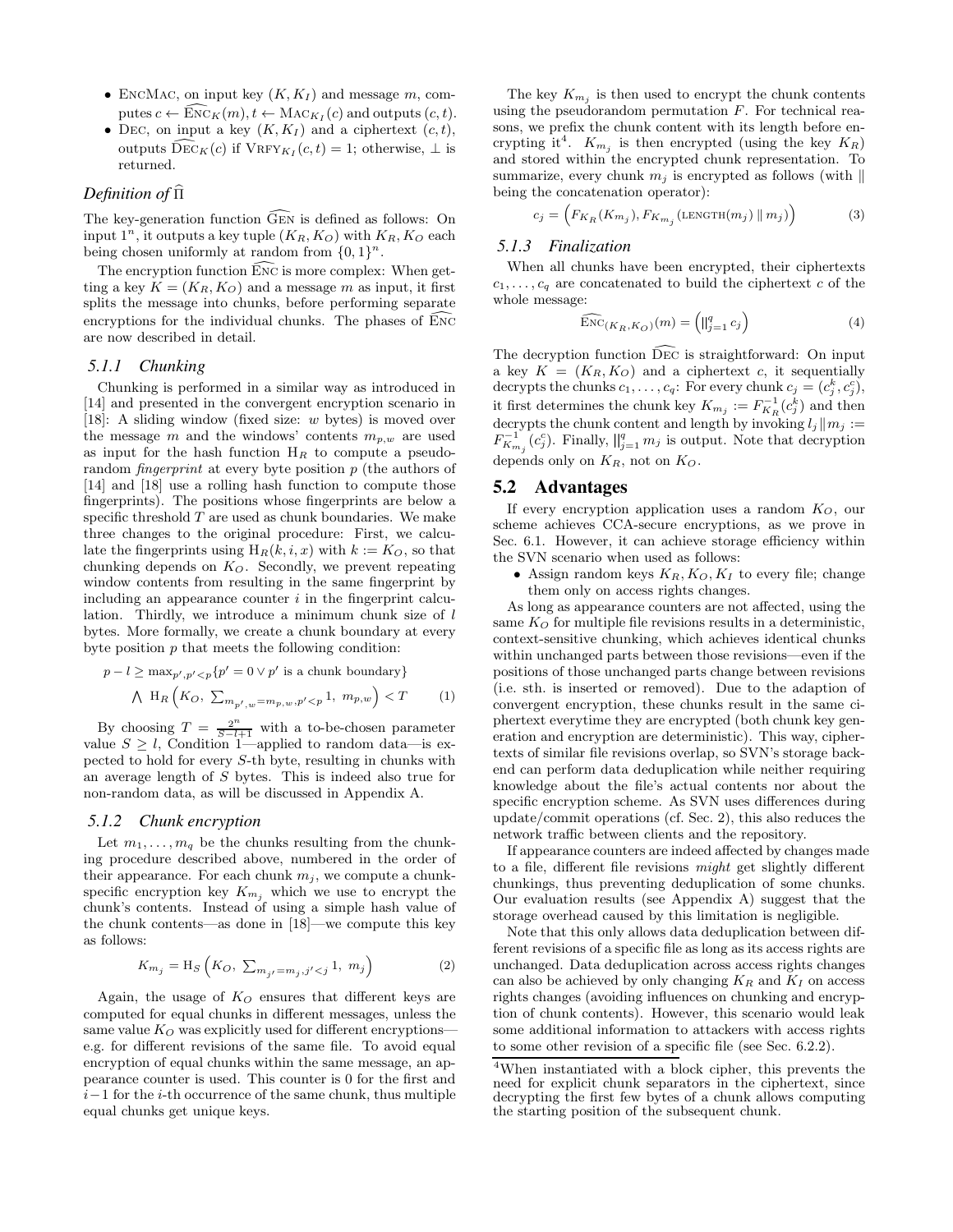## 5.3 Implementation Details

While our encryption scheme is independent of its underlying cryptographic functions, its application requires an appropriate choice of these functions. We use SHA-256- HMAC [8] as MAC  $\Pi_M$  and instantiate the random oracle H with SHA-256; queries prefixed by a key are performed using SHA-256-HMAC (with the key used as key instead of a prefix). The pseudorandom permutation  $F$  is instantiated with AES-256-CBC [5], with the IVs being chosen as follows to achieve deterministic encryption:

For encryption of the chunk content, we set  $IV = 0$ . While this is considered to be insecure in general use cases, our content-based key generation guarantees that we never encrypt different data using the same key. This makes the zero vector unique in the scope of the used encryption key.

For encryption of the chunk key, the situation is not that simple: Since the same key  $K_R$  is used to encrypt different chunk keys, we cannot use a constant IV here. We solve this by using the first block of the ciphertext of a chunk as IV for the encryption of its corresponding chunk key<sup>5</sup>. Since no two chunks have the same key, these ciphertext blocks differ for different chunks, resulting in a unique IV. Effectively, this makes the first block of the chunk key encryption and the second block of the chunk content encryption depend on the same IV, but since different keys are used for these encryptions, the uniqueness property is retained.

## 6. SECURITY ANALYSIS

Our encryption scheme's security guarantees depend on its usage: We achieve IND-CCA-secure encryption assuming the existence of a PRP and a random oracle when random values  $K_O$  are used for each encryption application<sup>6</sup>. Otherwise, some controlled amount of information is leaked to allow data deduplication. We analyze both variants' security guarantees—regarding attackers that neither know  $K_R$ ,  $K_Q$ nor  $K_I$ —separately in this section. The security analysis follows the definitions and proofs given in [13].

# **6.1** IND-CCA with random  $K_O$

To formalize the usage scenario where a random value  $K<sub>O</sub>$  is used for each encryption application, we consider a slightly modified version  $\Pi^*$  of our encryption and authentication scheme Π, which replaces the encryption part  $\hat{\Pi}$  of the scheme with  $\widetilde{\Pi} = (\widetilde{\text{GEN}}, \widetilde{\text{ENC}}, \widetilde{\text{DEC}})$ :

- $\widetilde{\text{GEN}}(n)$  invokes  $(K_R, K_Q) \leftarrow \widetilde{\text{GEN}}(n)$  and returns  $K_R$ .
- ENC $K_R(m)$  invokes  $(A, K_O) \leftarrow \widehat{\text{GEN}}(n)$  to generate a random  $K_O$  and returns  $\widehat{\text{Enc}}_{(K_R,K_O)}(m)$ . (The  $\Box$  denotes that the first component is ignored.)
- $\widetilde{\mathrm{DEC}}_{K_R}(c)$  simply invokes  $m \leftarrow \mathrm{DEC}_{(K_R,\perp)}(c)$  and returns  $m$  (note that  $K_Q$  is not used in decryption).

The only difference between  $\Pi$  and  $\Pi^*$  is that the latter does not include a static value  $K_O$  in the key material, but chooses a random value  $K_O$  during each encryption.

We want to show that  $\Pi$  and  $\Pi^*$  are CPA-secure and CCAsecure, respectively. For this, we define some variants  $\Pi_i$ of the encryption scheme  $\tilde{\Pi}$ . In addition to  $F, H_R, H_S$ , we let  $\tilde{\Pi}_i$  have access to  $2^n$  different truly random permutations  $f_0(\cdot), \ldots, f_{2^n-1}(\cdot)$  (one truly random permutation corresponds to each key of the PRP  $F$ ), and define it as follows:

- $\widetilde{\text{GEN}}_i = \widetilde{\text{GEN}}, \ \widetilde{\text{Dec}}_i = \widetilde{\text{Dec}}$
- ENC<sub>i</sub>, on input key  $K_R$  and message m, acts like ENC, but changes the—overall<sup>7</sup>—first i queries to  $F$  so that the invocation  $F_K(x)$  is replaced by a query  $f_K(x)$ .

It is easy to see that  $\tilde{\Pi}_0 = \tilde{\Pi}$ . Note that for  $i > 0$ ,  $\tilde{\Pi}_i$ does not represent a correct encryption scheme, as  $\widetilde{ENC}_i$ can produce ciphertexts that  $\widetilde{\text{DEC}_i}$  cannot decrypt. We can ignore this since the  $\Pi_i$ 's are only auxiliary constructions and our proof does not depend on the existence of  $DEC_i$ .

**Theorem.** If  $H_R$ ,  $H_S$  are random oracles,  $\widetilde{\Pi}_{\infty}$  achieves IND-CPA-secure encryption.

PROOF. Our first goal is to show that  $II$  achieves IND-CPA-secure encryption if all PRP invocations are replaced by invocations of truly random functions. We denote this variant by  $\tilde{\Pi}_{\infty}$  to indicate that  $i \to \infty$ .

By [13, Definition 3.21], "a private-key encryption scheme  $\Pi_i$  is IND-CPA-secure if for all probabilistic polynomial-time adversaries A there exists a negligible function negl such that  $\Pr[\text{PrivK}^{\text{cpa}}_{\mathcal{A}, \tilde{\Pi}_i}(n) = 1] \leq \frac{1}{2} + \text{negl}(n)$ , where the probability is taken over the random coins used by  $A$ , as well as the random coins used in the experiment." The experiment  $\text{PrivK}_{\mathcal{A}, \widetilde{\Pi}_i}^{\mathsf{cpa}}(n)$  is defined as follows in [13, Section 3.5] (for convenience, we adapt the presentation to our notations):

- 1. A key K is generated by running  $\widetilde{\text{GEN}}_i(1^n)$ .
- 2. The adversary  $A$  is given input  $1^n$  and oracle access to  $\text{Enc}_{i_K}(\cdot)$ , and outputs a pair of messages  $m_0, m_1$  of the same length.
- 3. A random bit  $b \leftarrow \{0, 1\}$  is chosen, and then a ciphertext  $c \leftarrow \text{Enc}_{i_K}(m_b)$  is computed and given to A. We call  $c$  the challenge ciphertext.
- 4. The adversary  $A$  continues to have oracle access to  $\text{Enc}_{i_K}(\cdot)$ , and outputs a bit b'.
- 5. The output of the experiment is defined to be 1 if  $b' =$ b, and 0 otherwise. (In case  $\text{PrivK}_{\mathcal{A}, \widetilde{\Pi}_i}^{\text{cpa}}(n) = 1$ , we say that  $A$  succeeded.)

Now let  $A$  be any adversary solving this experiment in polynomial time  $q(n)$  (with  $q(n)$  being the number of steps A may perform—including queries to  $\text{Enc}_{i_K}$ ,  $H_R$ ,  $H_S$  and  $f_0, \ldots, f_{2n-1}$ . The intuition of our proof is as follows: A can only learn sth. about the challenge, if he sees any of the (random) values output by  $H_R$ ,  $H_S$ ,  $f_k$  during encryption of  $m_b$  at any other point of time. We show that this happens with negligible probability.

Let HQ denote the event that any query to  $H_R$  or  $H_S$  during encryption of  $m_b$  in step 2 is also made at any other point of time during the experiment. Similarly, let FQ denote the event that a specific query  $f_k(x)$  during encryption of  $m_b$ occurs at any other point of time. If all of those queries are unique (i.e.  $HQ \vee FQ$ ), A has never seen any of the values output by  $H_R$  (cf. Eq. 1),  $H_S$  (cf. Eq. 2) or any f (cf. Eq. 3) that are used to produce the ciphertext of  $m_b$ . As  $H_R$ ,  $H_S$ are modelled using a random oracle and as  $f_k$  produces truly random outputs, those values are independent from  $m_0, m_1$ in  $\mathcal{A}$ 's view. Thus,  $\mathcal{A}$ 's chance to succeed is  $\frac{1}{2}$ :

$$
\Pr[\text{PrivK}_{\mathcal{A}, \widetilde{\Pi}_{\infty}}^{\text{cpa}}(n) = 1 \mid \overline{\text{HQ} \vee \text{FQ}}] = \frac{1}{2}
$$
(5)

Repetitions of queries to  $H_R$ ,  $H_S$  within a single encryption are excluded due to the appearance counters. As each

<sup>5</sup>This also saves us the need for storing the IV separately.

<sup>&</sup>lt;sup>6</sup>This always applies to files with only a single revision.

<sup>&</sup>lt;sup>7</sup>This means the first *i* queries during  $\Pi_i$ 's whole lifetime.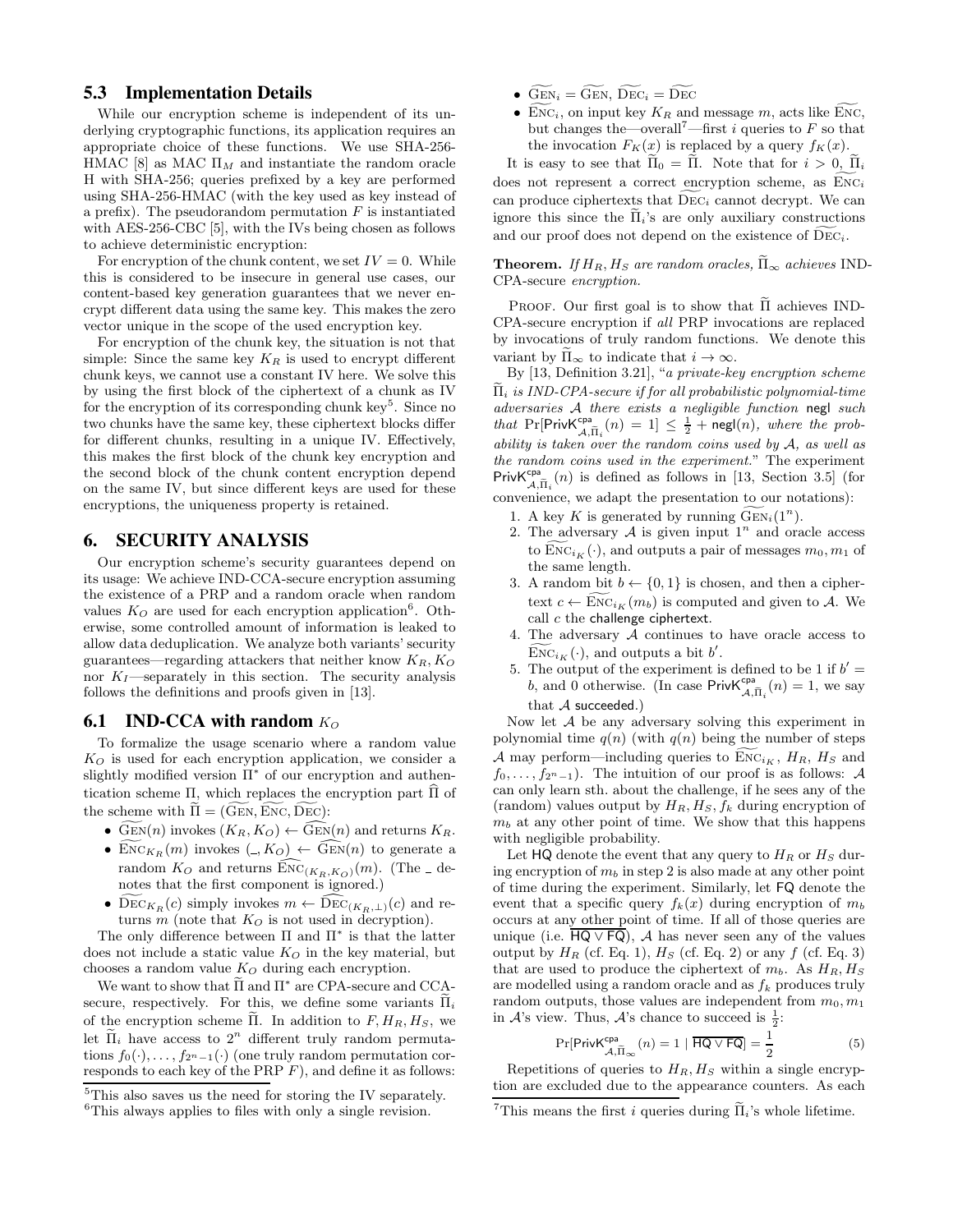query to  $H_R$  and  $H_S$  includes the key  $K_O$ , which is chosen uniformly at random during encryption, a repetition of some query to  $H_R$  or  $H_S$  requires that the same value  $K_O$ was either chosen by chance during another encryption application or that it was guessed by  $A$  during his runtime. The chance for this to happen within runtime  $q(n)$  is:

$$
\Pr[\mathsf{HQ}] \le \frac{q(n)}{2^n} \tag{6}
$$

We now analyze the probability of  $FQ$  under  $\overline{HQ}$  (i.e. the case where all  $H_R$ ,  $H_S$  queries are unique). A repetition of a query to some  $f_k$  during encryption of  $m_b$  can occur either during other encryptions or due to direct queries by A. Both cases are analyzed separately in the following paragraphs:

 $Enc_{i_K}$  queries the truly random permutations by  $f_K(j)$ and  $f_i(\cdot)$  for every output j produced by  $H_S$  (i.e. for each chunk key, cf. Eq. 3). Thus, if all outputs j of  $H<sub>S</sub>$  are unique, all queries  $f_K(j)$ ,  $f_j(\cdot)$  are unique. As we assume HQ, no repetition of a query to  $H<sub>S</sub>$  occurred, so a repetition of a query to any  $f_k$  during encryption requires that at least two different queries to  $H<sub>S</sub>$  produced equal outputs during the experiment. As A has runtime  $q(n)$ , he can only query the encryption of messages of length at most  $q(n)$ . During encryption of a message of length  $q(n)$ , at most  $q(n)$  queries are made to  $H<sub>S</sub>$ , resulting in a maximum number of  $q(n)^2$ queries to  $H<sub>S</sub>$  during the whole experiment. As  $H<sub>S</sub>$  generates outputs of length  $n$  bits, the collision probability of  ${\cal H}_S$ during the experiment is bounded by  $\frac{q(n)^{2^2}}{2\cdot 2^n}$ .

A repetition of a query to  $f_k$  might also occur due to an explicit query by A. However, if no repetition of a query to  $H<sub>S</sub>$  occurred, this requires that A correctly guesses at least one chunk key j for which a query  $f_K(j)$  or  $f_j(\cdot)$  is made by  $\widetilde{\mathrm{Enc}}_{i_K}$  during encryption of  $m_b$ . As A has runtime  $q(n)$  and as there are at most  $q(n)$  chunk keys each having a length of *n* bits, the chance for this to happen is bounded by  $\frac{q(n)^2}{2^n}$ . We conclude:

$$
\Pr[\mathsf{FQ} \mid \overline{\mathsf{HQ}}] \le \frac{q(n)^{2^2}}{2 \cdot 2^n} + \frac{q(n)^2}{2^n} = \frac{q(n)^4 + 2 \cdot q(n)^2}{2^{n+1}} \tag{7}
$$

Combining Equations 5, 6 and 7, we get:

$$
\Pr[\text{PrivK}^{\text{cpa}}_{A,\tilde{\Pi}_{\infty}}(n) = 1]
$$
\n
$$
= \Pr[\text{PrivK}^{\text{cpa}}_{A,\tilde{\Pi}_{\infty}}(n) = 1 | \overline{\text{HQ} \vee \text{FQ}} \cdot \Pr[\overline{\text{HQ} \vee \text{FQ}}]
$$
\n
$$
+ \Pr[\text{PrivK}^{\text{cpa}}_{A,\tilde{\Pi}_{\infty}}(n) = 1 | \overline{\text{HQ} \vee \text{FQ}} \cdot \Pr[\text{HQ} \vee \text{FQ}]
$$
\n
$$
\leq \Pr[\text{PrivK}^{\text{cpa}}_{A,\tilde{\Pi}_{\infty}}(n) = 1 | \overline{\text{HQ} \vee \text{FQ}}] + \Pr[\text{HQ} \vee \text{FQ}]
$$
\n
$$
\leq \frac{1}{2} + \Pr[\text{HQ}] + \Pr[\text{FQ}]
$$
\n
$$
= \frac{1}{2} + \Pr[\text{HQ}] + \Pr[\text{FQ} | \text{HQ}] \cdot \Pr[\text{HQ}] + \Pr[\text{FQ} | \overline{\text{HQ}}] \cdot \Pr[\overline{\text{HQ}}]
$$
\n
$$
\leq \frac{1}{2} + 2\Pr[\text{HQ}] + \Pr[\text{FQ} | \overline{\text{HQ}}] \leq \frac{1}{2} + \frac{2q(n)}{2^n} + \frac{q(n)^4 + 2q(n)^2}{2^{n+1}}
$$
\n
$$
= \frac{1}{2} + \frac{q(n)^4 + 2 \cdot q(n)^2 + 4 \cdot q(n)}{2^{n+1}} \leq \frac{1}{2} + \text{negl}(n) \tag{8}
$$
\nThis proves that  $\tilde{\Pi}_{\infty}$  is IND-CPA-secure.

**Theorem.** If F is a pseudorandom permutation and  $H_R$ ,  $H_S$ are random oracles,  $\tilde{\Pi}$  achieves CPA-secure encryption.

PROOF. We already know that  $\Pi$  achieves CPA-secure encryption if only truly random permutations are used. We will show that  $A$ 's advantage is negligible if only single invocations of some truly random permutation are replaced by a

PRP. As there is only a polynomial amount of invocations, we conclude that  $\overline{\Pi}$  is also CPA-secure using only a PRP.

Regard any polynomially bounded adversary A with runtime q(n). Our goal is to show that  $Pr[**PrivK^{cpa}_{A,\tilde{\Pi}}(n)**$  =  $1] \leq \frac{1}{2} + \mathsf{negl}(n)$ . We know that  $\Pr[\mathsf{PrivK}_{\mathcal{A},\Pi_{\infty}}^{\mathsf{cpa}}(n) = 1] \leq$  $\frac{1}{2}$  + negl(n). Due to his runtime  $q(n)$ , A can make at most  $q(n)$  queries to  $\text{Enc}_{i_K}$ , with each queried message having a maximum length of  $q(n)$ . As the encryption operation performs at most one query to  $F_k$  and  $f_k$ , respectively, for every byte of its input, a maximum of  $2q(n)^2$  queries to  $F_k/f_k$  may occur within the whole experiment. Within this runtime,  $\Pi_{\infty}$  and  $\Pi_{2q(n)^2}$  behave equally, so we have:

$$
\Pr[\text{PrivK}^{\text{cpa}}_{\mathcal{A}, \widetilde{\Pi}_{2q(n)^2}}(n) = 1] = \Pr[\text{PrivK}^{\text{cpa}}_{\mathcal{A}, \widetilde{\Pi}_{\infty}}(n) = 1]
$$
  

$$
\leq \frac{1}{2} + \text{negl}(n) \tag{9}
$$

Next we show that  $A$  cannot distinguish the experiments PrivK<sup>cpa</sup> (n) and PrivK<sup>cpa</sup>  $A, \tilde{\Pi}_{i-1}$  (n) with non-negligible probability. We do this by defining a polynomial-time distinguisher  $D^{F'(\cdot)}$  as follows:

- 1. Run  $\mathcal{A}(1^n)$  and simulate the oracle  $\widetilde{\mathrm{Enc}}_{i_K}(\cdot)$  by executing the algorithm  $\text{Enc}_{i_K}$  to answer  $\mathcal{A}$ 's oracle queries—with one modification: When the—overall—i-th query to a (pseudo-)random permutation  $(F \text{ or } f)$  is made, use  $F'$  instead of  $f_K(x)$ .
- 2. When A outputs messages  $m_0, m_1$ , choose  $b \leftarrow \{0, 1\}$ randomly and return  $\text{Enc}_{i_K}(m_b)$ .
- 3. Continue answering oracle queries by  $A$  as in step 1.
- 4. When A outputs b', output 1 if  $b' = b$ , otherwise 0.

If  $D$  is instantiated with the PRP  $F'$ , the only difference between D and experiment  $\mathsf{PrivK}_{\mathcal{A}, \widetilde{\Pi}_{i-1}}^{\mathsf{cpa}}(n)$  is that  $F'(x)$  is queried instead of  $F_j(x)$  at any point of time. As there might be other queries to  $F_j$  during the experiment, two situations might lead to inconsistent behavior:  $F_i(x)$  might be queried at any other point of time during the experiment and produce different output than  $F'(x)$ , or  $F'(x)$  might produce an output that is also output by  $F_i(y), y \neq x$  at any other point of time during the experiment. As the experiment allows at most  $2q(n)^2$  invocations of  $F_j$ , the probability of the latter is upper-bounded by  $\frac{2q(n)^2}{2^n}$ . Further, as all invocations  $F_j(x)$ done by  $\widetilde{\mathrm{ENC}}_{i_K}$  include an *n*-bit number chosen uniformly at random (cf. Equation 3), a repetition of the invocation  $F_i(x)$  requires that this *n*-bit value has been chosen again by chance or has been guessed by  $A$ . The probability for this to happen is upper-bounded by  $\frac{2q(n)^2}{2^n}$ , too.

If neither of these situations occur, we can think of  $D^{F'(\cdot)}$ as using a slightly modified PRP  $\widetilde{F}$  (for the whole experiment) that is defined exactly like  $F$ , but switches two values so that its outputs are consistent to  $F'$ :  $F_j(x) = F'(x)$  and  $\widetilde{F}_j(F_j^{-1}(F'(x))) = F_j(x)$ . As  $\widetilde{F}$  is a PRP, the view of A  $f_{j}(r_j - r(x)) = f_{j}(x)$ . As T is a Tirt, the view of A when run by D is distributed identically to the view of A in experiment PrivK<sup>cpa</sup><sub>A, $\tilde{\Pi}_{i-1}(n)$ </sub>. As the probability for this situation is at least  $1 - \frac{4q(n)^2}{2^n}$  and D outputs 1 whenever A succeeds in the experiment, we know that:

$$
\Pr[D^{F'(\cdot)}(1^n) = 1] \ge \left(1 - \frac{4q(n)^2}{2^n}\right) \Pr[\text{PrivK}^{\text{cpa}}_{\mathcal{A}, \widetilde{\Pi}_{i-1}}(n) = 1] \tag{10}
$$

If  $D$  is instantiated with a truly random permutation  $f'$ , the only difference between D and experiment  $\mathsf{PrivK}_{\mathcal{A}, \widetilde{\Pi}_i}^{\mathsf{cpa}}(n)$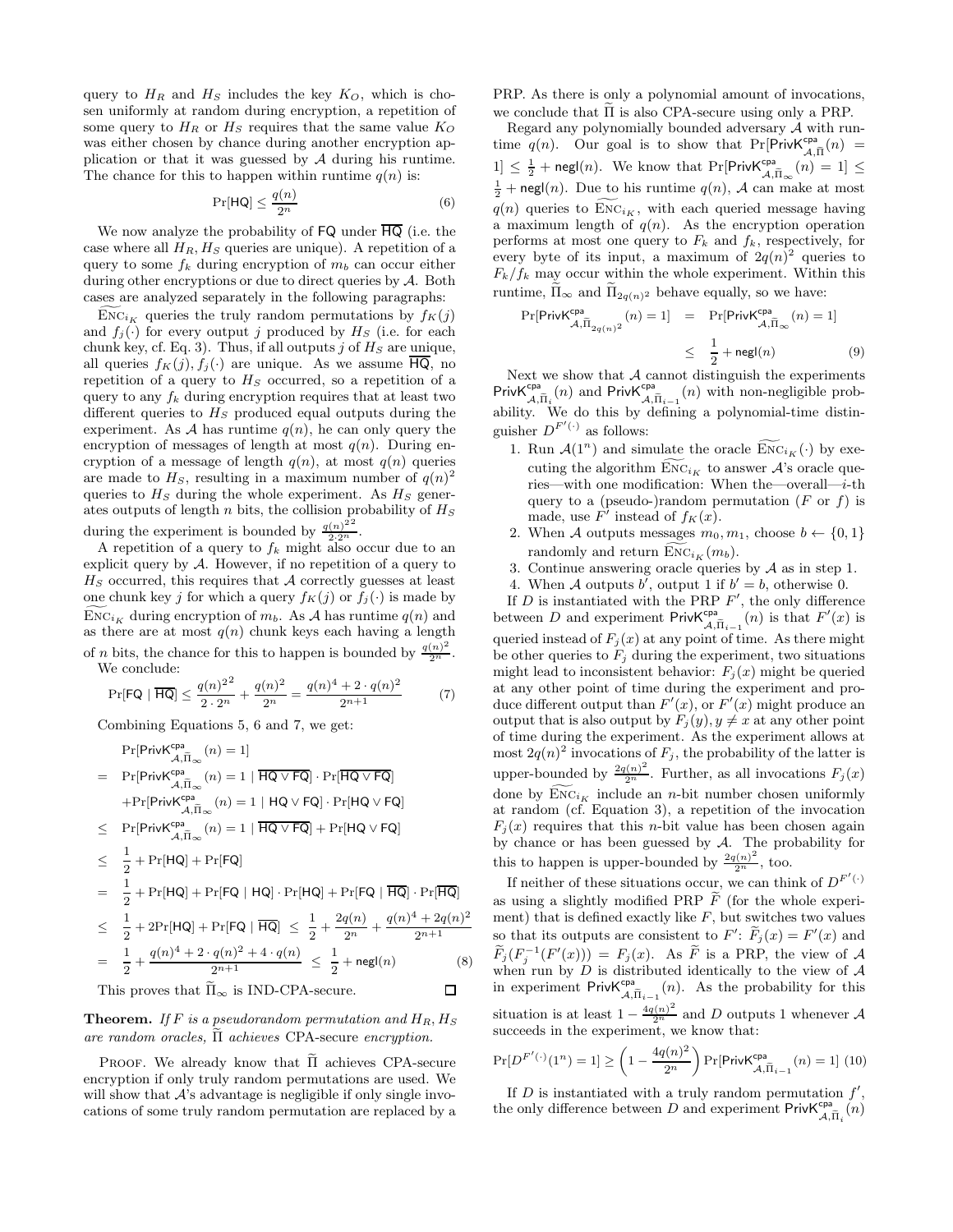is that  $f'(x)$  is queried instead of  $f_j(x)$  at any point of time. We can use the same arguments as before to show that the view of  $A$  when run by  $D$  is distributed identically to the view of A in experiment  ${\sf PrivK}_{\mathcal{A},\widetilde{\Pi}_i}^{\mathsf{cpa}}(n)$  with probability at least  $1 - \frac{4q(n)^2}{2^n}$ . Assuming that A succeeds in any other case, we can give an upper bound:

$$
\Pr[D^{f'(\cdot)}(1^n) = 1] \le \left(1 - \frac{4q(n)^2}{2^n}\right) \Pr[\text{PrivK}^{\text{cpa}}_{\mathcal{A}, \widetilde{\Pi}_i}(n) = 1] + \frac{4q(n)^2}{2^n} \quad (11)
$$

As we know (by assumption) that  $F'$  is a PRP, we get:

$$
(n) \geq \Pr[D^{F'(\cdot)}(1^n) = 1] - \Pr[D^{f'(\cdot)}(1^n) = 1]
$$
  
 
$$
\geq \left(1 - \frac{4q(n)^2}{2^n}\right) \Pr[\text{PrivK}^{\text{cpa}}_{\mathcal{A}, \tilde{\Pi}_{i-1}}(n) = 1]
$$
  
 
$$
- \left(1 - \frac{4q(n)^2}{2^n}\right) \Pr[\text{PrivK}^{\text{cpa}}_{\mathcal{A}, \tilde{\Pi}_{i}}(n) = 1] - \frac{4q(n)^2}{2^n}
$$

We can solve this to get:

negl′

$$
\begin{aligned} & \mathsf{negl}''(n) \ \ge \ \left(\mathsf{negl}'(n) + \frac{4q(n)^2}{2^n}\right) \cdot \frac{1}{1 - \frac{4q(n)^2}{2^n}} \\ & \ge \ \Pr[\mathsf{PrivK}_{\mathcal{A}, \widetilde{\Pi}_{i-1}}^{cpa}(n) = 1] - \Pr[\mathsf{PrivK}_{\mathcal{A}, \widetilde{\Pi}_{i}}^{cpa}(n) = 1] \end{aligned} \tag{12}
$$

Combining Equations 9 and 12, we conclude:

$$
\Pr[\text{PrivK}_{\mathcal{A}, \tilde{\Pi}}^{\text{cpa}}(n) = 1] = \Pr[\text{PrivK}_{\mathcal{A}, \tilde{\Pi}_0}^{\text{cpa}}(n) = 1]
$$
\n
$$
\leq \Pr[\text{PrivK}_{\mathcal{A}, \tilde{\Pi}_{2q(n)}^2}^{\text{cpa}}(n) = 1]
$$
\n
$$
+ \left| \Pr[\text{PrivK}_{\mathcal{A}, \tilde{\Pi}_0}^{\text{cpa}}(n) = 1] - \Pr[\text{PrivK}_{\mathcal{A}, \tilde{\Pi}_{2q(n)}^2}^{\text{cpa}}(n) = 1] \right|
$$
\n
$$
\leq \frac{1}{2} + \text{negl}(n)
$$
\n
$$
+ \sum_{i=1}^{2q(n)^2} \left| \Pr[\text{PrivK}_{\mathcal{A}, \tilde{\Pi}_{i-1}}^{\text{cpa}}(n) = 1] - \Pr[\text{PrivK}_{\mathcal{A}, \tilde{\Pi}_i}^{\text{cpa}}(n) = 1] \right|
$$
\n
$$
\leq \frac{1}{2} + \text{negl}(n) + 2q(n)^2 \cdot \text{negl}''(n) \leq \frac{1}{2} + \text{negl}'''(n) \tag{13}
$$

This proves that  $\widetilde{\Pi}$  is CPA-secure.  $\Box$ 

**Theorem.** If  $\Pi$  achieves IND-CPA-secure encryption,  $\Pi^*$ achieves IND-CCA-secure encryption.

PROOF. As  $\Pi^*$  is an instantiation of [13, Construction 4.19] (see Sec. 5.1), we can apply [13, Theorem 4.20], whose proof can be found in [13, Chapter 4.8]: "If  $\Pi_E$  is a CPAsecure private-key encryption scheme and  $\Pi_M$  is a secure message authentication code with unique tags, then Construction 4.19 is a CCA-secure private-key encryption scheme." Since II is CPA-secure and  $\Pi_M$  is a secure message au-<br>thentication code with unique tags,  $\Pi^*$  is CCA-secure. thentication code with unique tags, Π<sup>∗</sup> is CCA-secure.

#### 6.2 Security Guarantees with fixed  $K_O$

If  $K_Q$  is re-used for multiple encryptions (in our system, this can be the case for different revisions of the same file), we intentionally leak some information to allow data deduplication. We allow a possible attacker to see relations between different messages that are encrypted with the same  $K_O$ , so he might recognize the positions and the size of plaintext fragments that are identical between different messages. This shall even be true if equal plaintext fragments appear at different positions within different messages.

This is a rather specific use case which prevents the application of classic security properties like ciphertext indistinguishability. However, we want to show that re-using  $K_O$ retains some basic notion of security. While we leak information about identical contents in different messages, we can prove that we do not leak any information about different contents that are encrypted using the same value  $K_O$ .

#### *6.2.1 Security Guarantees for Different Plaintexts*

To formalize this, we introduce a restricted variant of the Priv $K_{\mathcal{A},\hat{\Pi}}^{\mathsf{cpa}}(n)$  experiment seen in the previous section: the chosen different plaintext attack (CDPA) experiment. PrivK<sup>cdpa</sup>d(n) is defined exactly like PrivK<sup>cpa</sup> $(A, \hat{\Pi}(n))$ , with the difference that  $A$  is only allowed to ask for encryptions of messages which do not have an overlapping fragment with more than d bytes size. Thus, all substrings occuring in more than one message (including both queries  $\mathcal A$  makes to  $\widehat{\mathrm{Enc}}_K$ as well as the messages  $m_0, m_1$ ) must have a maximum size of d bytes. If A does not adhere to these constraints, the output of the experiment is defined to be 0.

Analogous to the previous definition, we say an encryption scheme  $\hat{\Pi}$  is  $CDPA_d\text{-}secure$  if for all probabilistic polynomialtime adversaries  $A$  there exists a negligible function negl such that  $Pr[PrivK_{\mathcal{A},\hat{\Pi}}^{cdpa_d}(n) = 1] \leq \frac{1}{2} + negl(n)$ . Again, the probability is taken over the random coins used by  $A$  and the random coins used in the experiment.

We emphasize that this is a *significantly weaker* security model than CPA security, since we cannot hope to show strong security properties when intentionally leaking information to an attacker. The security proof shall merely provide an intuition that our scheme does not leak information in situations where we do not explicitly require it to do so.

Theorem. If Π achieves CPA-secure encryption, Π achieves CDPA<sub>d</sub>-secure encryption for  $d = \min\{w, l\} - 1$ .

PROOF. To show this, we need to define another variant of our encryption scheme  $\hat{\Pi}$  first. Let  $\hat{\Pi}_i = (\hat{\text{G}} \hat{\text{EN}}_i, \hat{\text{EN}} \hat{\text{C}}_i, \hat{\text{DEC}}_i)$ be defined as follows:

•  $GEN_i = GEN$ ,  $DEC_i = DEC$ 

 $\overline{\phantom{a}}$ ļ I I

> • ENC<sub>i</sub>, on input key  $(K_R, K_O)$ , invokes  $(X, K_O) \leftarrow \widehat{\text{GEN}}_i(n)$ to obtain a random  $K_{O'}$ . Then it acts like ENC, but uses  $K_{O'}$  instead of  $K_{O}$  for the—overall—first *i* queries to  $H_X, X \in \{R, S\}$  that it makes during its lifetime.

Now regard the sequence of encryption schemes  $\Pi_0, \Pi_1, \ldots$ Surely,  $\Pi_0$  behaves exactly like  $\Pi$ , so we have:

$$
\Pr[\text{PrivK}_{\mathcal{A},\widehat{\Pi}_{0}}^{\text{cdpa}_{d}}(n) = 1] = \Pr[\text{PrivK}_{\mathcal{A},\widehat{\Pi}}^{\text{cdpa}_{d}}(n) = 1] \tag{14}
$$

We can further see that—up to the  $i$ -th oracle query—  $Enc<sub>i</sub>$  behaves exactly like ENC, since it uses a fresh, randomly generated key  $K_{O'}$  for each encryption application instead of the supplied value  $K_O$ .

Now let  $q(n)$  be the maximum runtime of A in experiment Priv $\mathsf{K}_{\mathcal{A},\widetilde{\Pi}}^{\mathsf{clpa}_d}(n)$ . In each step,  $\mathcal{A}$  can make at most one query to the encryption oracle, so ENC can be executed at most  $q(n)$  times during that experiment. During encryption of a message m, ENC makes at most  $|m|$  queries to  $H_R$ and at most  $|m|$  queries to  $H<sub>S</sub>$ , respectively. As—due to its runtime—A cannot generate plaintexts of length greater than  $q(n)$ , each encryption query results in at most  $2q(n)$ queries to  $H_X, X \in \{R, S\}$ , resulting in a maximum total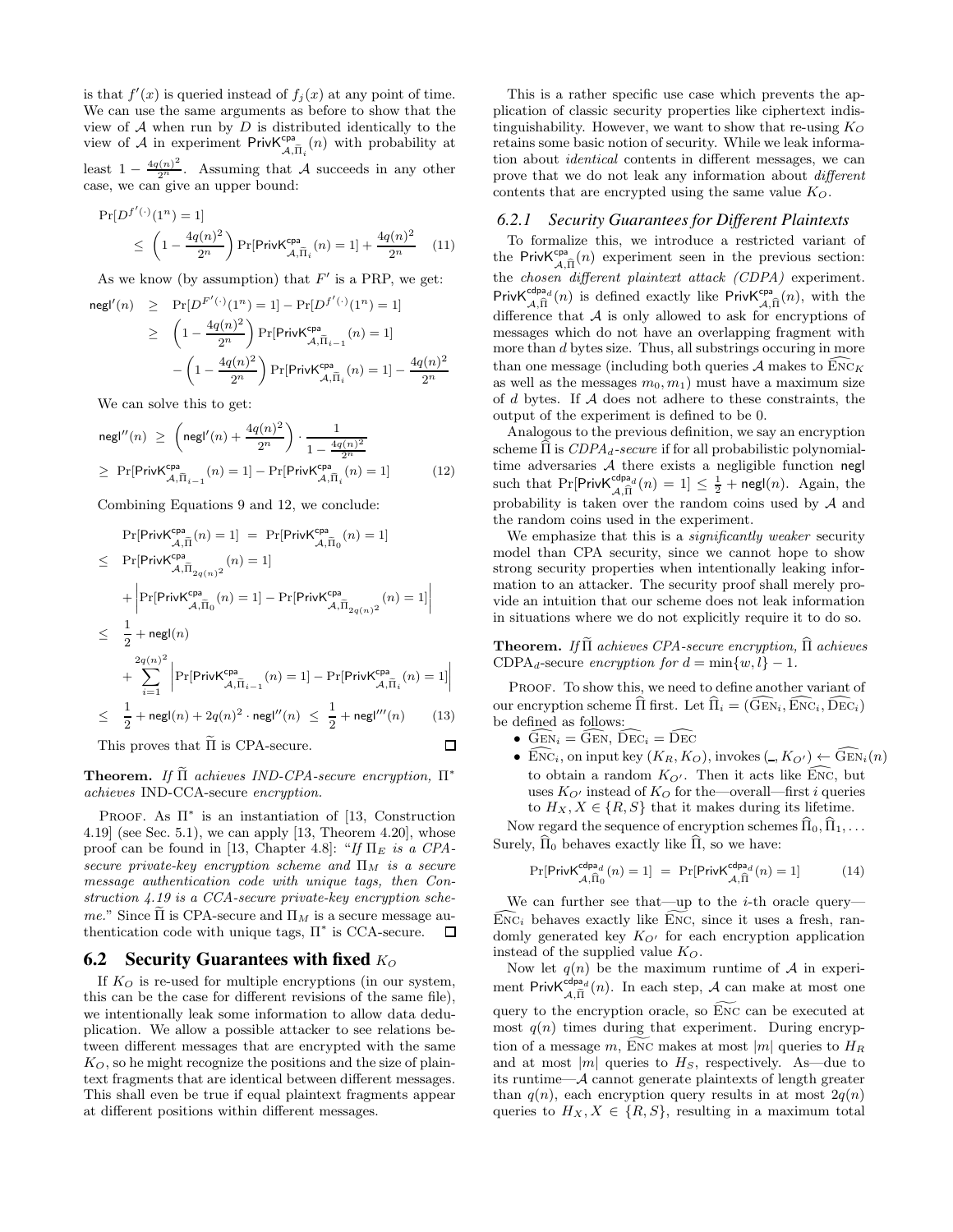number of  $2q(n)^2$  queries to  $H_X$  during the whole experiment. As  $\widehat{\text{Enc}}_i$  and  $\widetilde{\text{Enc}}_i$  are identical up to the *i*-th query to  $H_X$ , this implies:

$$
\Pr[\text{PrivK}^{\text{cdpa}_{d}}_{\mathcal{A}, \tilde{\Pi}_{2q(n)^{2}}}(n) = 1] = \Pr[\text{PrivK}^{\text{cdpa}_{d}}_{\mathcal{A}, \tilde{\Pi}}(n) = 1] \tag{15}
$$

We show that an adversary cannot distinguish the experiments PrivK<sup>cdpa</sup>d(n) and PrivK<sup>cdpa</sup>d(n) with non-negligible probability: The only difference between both experiments is that  $H_X(K_{O'} , x, y)$  is queried instead of  $H_X(K_O, x, y)$  at any point of time within the former experiment.

Per definition, A can only succeed if all queries made to the encryption oracle during the experiment are different in the sense that no  $\min\{w, l\}$ -byte window content occurs in more than one query. Thus, different success probabilities for those experiments imply that  $A$  adheres to those constraints. As w-byte window contents are used as input to  $H_R$  by the encryption scheme (see Equation 1) and repetitions of the same w-byte window within a single encryption application result in different inputs to  $H_R$  due to the appearance counter, this implies that all inputs to  $H_R$  during the whole experiment are different. Similarly, as the encryption scheme does not generate chunks smaller than  $l$  bytes, all inputs to  $H<sub>S</sub>$  (see Equation 2) are unique, too.

If A did not query any of the values  $H_X(K_{Q'}, x, y)$  or  $H_X(K_O, x, y)$  directly to the oracle, both values are—due to the random oracle—independent from both all inputs and all other outputs of the random oracle, so A cannot distinguish between those values. Different success probabilities in both experiments thus require that  $A$  did query any of those values within the experiment. As this requires a correct guess of either  $K_O$  or  $K_{O'}$  within A's runtime, the probability for this to happen is at most  $\frac{2q(n)}{2^n}$ :

$$
\left|\Pr[\text{PrivK}_{\mathcal{A},\hat{\Pi}_i}^{\text{cdpa}_{d}}(n) = 1] - \Pr[\text{PrivK}_{\mathcal{A},\hat{\Pi}_{i-1}}^{\text{cdpa}_{d}}(n) = 1]\right| \le \frac{2q(n)}{2^n} \tag{16}
$$

Combining Equations 14, 15 and 16, we get:

$$
\left| \Pr[\text{PrivK}_{\mathcal{A}, \widetilde{\Pi}}^{\text{cdpa}_{d}}(n) = 1] - \Pr[\text{PrivK}_{\mathcal{A}, \widehat{\Pi}}^{\text{cdpa}_{d}}(n) = 1] \right|
$$
  
 
$$
\leq 2q(n)^{2} \cdot \frac{2q(n)}{2^{n}} = \frac{q(n)^{3}}{2^{n-2}} \quad (17)
$$

The only difference between  $\mathsf{PrivK}_{\mathcal{A},\tilde{\Pi}}^{\mathsf{cdpa}_d}(n)$  and  $\mathsf{PrivK}_{\mathcal{A},\tilde{\Pi}}^{\mathsf{ca}}(n)$ is that  $A$  is less restricted in the latter. We conclude:

$$
\Pr[\text{PrivK}_{\mathcal{A},\tilde{\Pi}}^{\text{cdpa}_{d}}(n) = 1] \leq \Pr[\text{PrivK}_{\mathcal{A},\tilde{\Pi}}^{\text{cdpa}_{d}}(n) = 1] + \frac{q(n)^{3}}{2^{n-2}}
$$
  

$$
\leq \Pr[\text{PrivK}_{\mathcal{A},\tilde{\Pi}}^{\text{cpa}}(n) = 1] + \frac{q(n)^{3}}{2^{n-2}} \leq \frac{1}{2} + \text{negl}(n) + \frac{q(n)^{3}}{2^{n-2}}
$$
  

$$
\leq \frac{1}{2} + \text{negl}'(n) \quad (18)
$$

with the last inequality being true because  $q(n)$  is polynomially bounded. This shows that  $\Pi$  is CDPA<sub>d</sub>-secure.  $\Box$ 

#### **Theorem.** If  $\hat{\Pi}$  achieves CDPA<sub>d</sub>-secure encryption,  $\Pi$  also  $achieves CDPA<sub>d</sub>-secure encryption.$

PROOF. The only difference between  $\Pi$ , which we have proven to be  $CDPA_d$ -secure, and  $\Pi$  is that the latter appends a MAC tag generated by  $\Pi_M$  to each ciphertext. As the calculation of this tag does only depend on the ciphertext and an independent key, its presence surely cannot reduce the security properties provided by  $\widehat{\Pi}$ . We conclude that  $\Pi$  is CDPA<sub>d</sub>-secure, too. is  $CDPA<sub>d</sub>$ -secure, too.

Combining both theorems, we have proven that  $\Pi$  achieves CDPA $_{\min\{w,l\}-1}$ -secure encryption. Intuitively, this means, that an arbitrary amount of plaintexts may be encrypted using the same  $(K_R, K_Q, K_I)$  key triple without leaking any information to an attacker, as long as none of those plaintexts share a substring of length  $\min\{w, l\}$  bytes.

#### *6.2.2 Security Guarantees for Similar Plaintexts*

While the model presented in the previous section provides strong security guarantees under certain conditions, we have to intentionally leak some information to achieve storage efficiency. In other words, the conditions required for the proof cannot always be met. We therefore describe what information an attacker can gain in the general case.

It is easy to see that identical plaintexts are always encrypted to the same ciphertext (if  $K_R$ ,  $K_Q$  and  $K_I$  are unchanged), so in this case, an attacker can see nothing more than how often a specific plaintext was encrypted.

The encryption of different, but similar plaintexts (that share a substring of length at least  $\min\{w, l\}$  bytes) using the same key is the most common use case. We analyze what information is leaked in this case to provide an intuition that our design decisions are reasonable. The analysis is performed in two steps: First we focus on security implications of our chunk encryption scheme, later we analyze the chunking procedure.

#### *Security Implications of Chunk Encryption*

Imagine all chunk boundaries have been determined completely randomly. Let  $m^1, \ldots, m^M$  be the list of all messages that have been encrypted with  $\widehat{\Pi}$  using the same key and let  $c^1, \ldots, c^M$  be their respective ciphertexts. Let further  $m_i^j$ denote the *i*-th chunk of message  $m^j$  and let  $c_i^j$  denote its encrypted representation. Clearly, our deterministic encryption mechanism leaks information about equality of chunks<sup>8</sup>. But what information is leaked beyond equality?

To analyze this, regard the sequence of all different chunks  $m'_1, \ldots, m'_r$  that have ever been encrypted using the same key and let  $C_i'$  denote the maximum number of occurrences of  $m'_i$  within any *single* message. From those chunks, we can build a plaintext  $m = \prod_{i=1}^r \left( \prod_{j=1}^{C'_i} m'_i \right)$ . If we apply a modified version of  $\tilde{\Pi}$ , that achieves exactly that chunking, to m, we get a ciphertext  $c$  that contains all encrypted chunks that are contained in  $c^1, \ldots, c^M$ . Thus,  $c^1, \ldots, c^M$  can be reconstructed from c just using knowledge about which substrings have to be concatenated in which order, so all non-positional information leaked by  $c^1, \ldots, c^M$  is leaked by c, too.

In this setup, however, we have only a single application of our encryption scheme that uses a random value  $K_O$ , which is CPA-secure as shown in Section 6.1. We conclude that chunk encryptions do not leak information beyond positions and sizes of contents.

If an attacker knows  $K_O$  (e.g. because he has read access to another revision that uses the same  $K_O$ ), he can encrypt plaintexts (and also determine chunk boundaries) himself, allowing a verification of guessed plaintexts. Therefore, the default behaviour of our implementation is to change  $K_O$  on access rights changes.

<sup>&</sup>lt;sup>8</sup>This applies across revisions of the same file with equal  $K_O$ , not within one revision due to the appearance counters.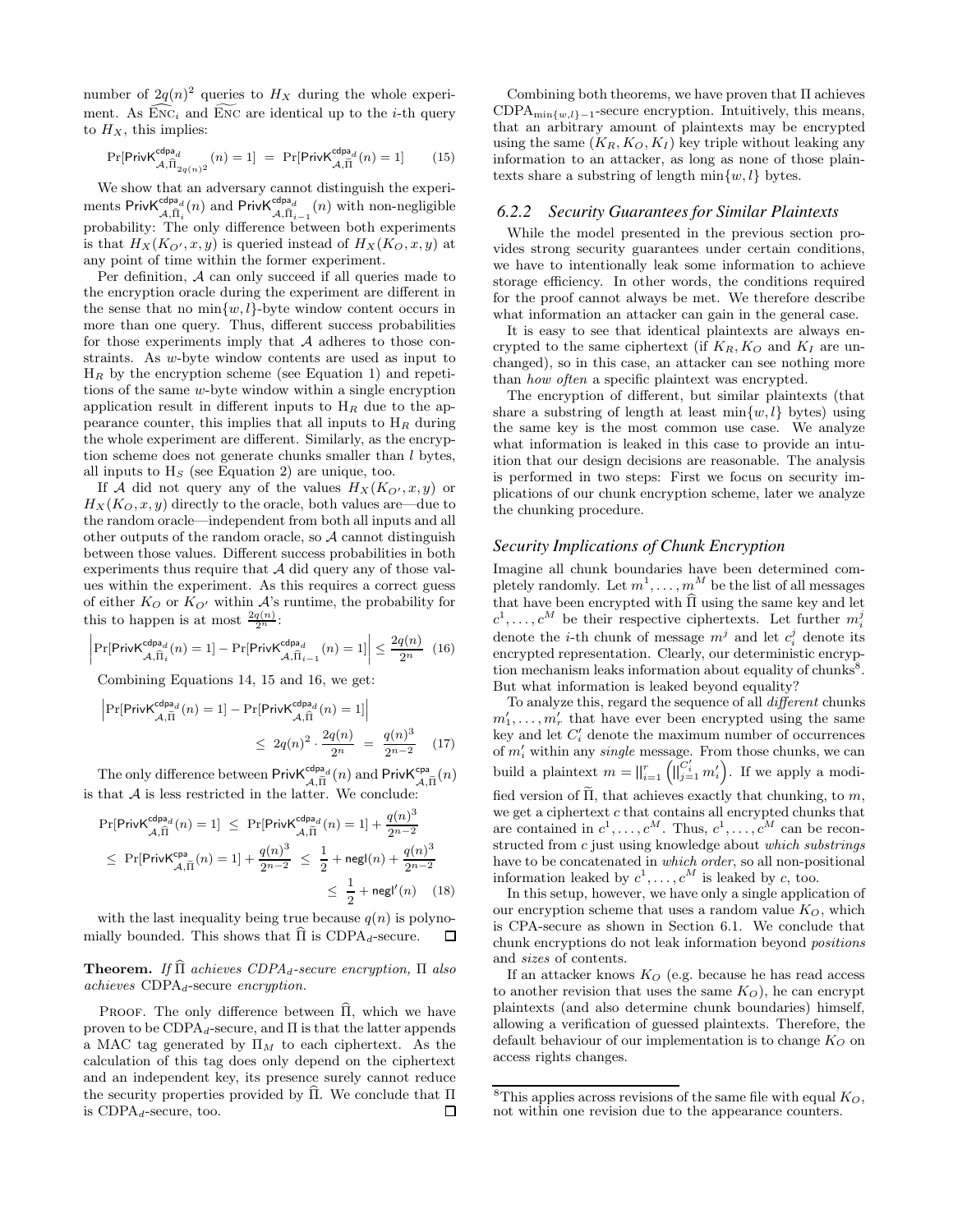#### *Security Implications of Chunking*

We have already seen that an encrypted chunk for itself does not leak any information about its underlying plaintext. However, due to the context-sensitive chunking procedure, we can think of each chunk as being annotated with some information about its plaintext visible to an adversary. To see which information is leaked, regard an arbitrary but fixed chunk  $c_i$ . From the chunking mechanism, an attacker gets to know the following facts:

- If  $c_i$  occurs within any message at any position other than its beginning, the attacker knows that the first w bytes of the chunk fulfill Condition 1.
- $\bullet$  The attacker knows that no w-bytes substring within the last  $|c_i| - l$  bytes of  $c_i$  fulfill Condition 1 within any yet encrypted message that contains  $c_i$ .

We emphasize that an adversary cannot evaluate Condition 1 for any plaintext without knowledge about  $K_O$ , so this information does not obviously allow to draw conclusions about the plaintext. However, when two revisions of a file are encrypted using the same  $K_O$ , limited structural information about that file might be leaked: Chunking may reveal the positions of changes more precisely than the encryption procedure itself, if a change affects a chunk boundary. In addition, changed chunk boundaries might affect chunk appearance counters and thus the encryption of later equal chunks, so that those chunk ciphertexts might appear to move between two revisions. However, both potential issues are in line with our security claims, which allow revealing the positions and extent of changes if  $K_O$  is unchanged.

#### 7. SYSTEM IMPLEMENTATION

We have implemented the full concept, as described in the previous sections, into the SVN library source code<sup>9</sup> , extended the SVN command line application, and evaluated the performance of our implementation.

We wanted to retain full compatibility to other SVN versions to enable a quick deployment of our extension. We have therefore realized nearly all parts of our solution on the client side—namely the working copy library—of the SVN architecture without introducing any new data structures that would have to be handled by the repository. For this, we store all data in so-called properties—a versioned file-related meta-data mechanism provided by the SVN architecture. All actions provided by our solution (e.g. encryption/decryption of files, permission administration) are designed to only affect a file's representation or its properties within the user's working copy, while the synchronization between a working copy and the repository (e.g. commit/update operations) stays unchanged.

Key management is implemented as follows: All keys are generated randomly when a confidential file is created or access rights are changed. To allow data deduplication, we do not automatically change a file's  $K_O$  when new revisions are generated. A simple command line option allows to achieve stronger security guarantees by explicitly changing  $K_Q$ .

Regarding compatibility, we support arbitrary combinations between old/new server (repository) versions and old/ new client versions. If a client supports our extension, it can securely use our access control solution on some files no matter what other SVN versions are involved at the server and at the client side. Clients not supporting our solution would just be unable to access confidential files—just like new SVN clients that are not granted rights on those files. If the server runs an old version, only server-side checks like write access control would be disabled, so other clients would be able to delete confidential files. However, such files could still be restored due to the version history provided by SVN.

## 8. CONCLUSION AND OUTLOOK

We have presented a security solution for the version control system SVN, which enables secure and storage-efficient versioning of documents—even in case of a malicious repository server administrator. The main restrictions of the system are the attacker's capability of seeing the positions of changes in a document, and of verifying whether chunks from a previous version (to which the attacker had been granted access) are still contained in a new version. Both attacks can be prevented by changing the file's obfuscator, but this comes at the cost of storage efficiency. Our implementation does not require changes to SVN's storage backend, and is compatible with previous SVN servers (with the exception of write access control) and clients (though old clients cannot access encrypted files). Authentication currently relies on passwords only, as we wanted to avoid the administrative overhead of a PKI. For corporate environments, certificate-based authentication may still be a viable alternative, which we aim at supporting in the future.

## 9. ACKNOWLEDGMENTS

We thank Gennadij Liske for his valuable comments on the proof (Sec. 6). We further thank Ronald Petrlic, Sebastian Seitz and the anonymous reviewers for their helpful comments. The work is funded by the German Research Foundation (DFG) under GRK 1479.

#### 10. REFERENCES

- [1] M. Bellare and P. Rogaway. Random oracles are practical: a paradigm for designing efficient protocols. In Proceedings of CCS '93, pages 62–73. ACM, 1993.
- [2] B. H. Bloom. Space/time trade-offs in hash coding with allowable errors. *Commun. ACM*, 13(7):422-426, July 1970.
- [3] CollabNet, Inc. Skip-Deltas in Subversion. http://svn.apache.org/repos/asf/subversion/tru nk/notes/skip-deltas, Nov. 2005.
- [4] CollabNet, Inc. The Subversion protocol. http://svn.apache.org/repos/asf/subversion/tru nk/subversion/libsvn\_ra\_svn/protocol, Sept. 2011.
- [5] J. Daemen and V. Rijmen. AES Proposal: Rijndael. 1999.
- [6] W. Diffie and M. Hellman. New directions in cryptography. IEEE Transactions on Information Theory, 22(6):644–654, 1976.
- [7] L. Dusseault. HTTP Extensions for Web Distributed Authoring and Versioning. RFC 4918, 2007.
- [8] D. E. Eastlake 3rd and T. Hansen. US Secure Hash Algorithms (SHA and SHA-based HMAC and HKDF). RFC 6234, 2011.
- [9] K. Fu, S. Kamara, and T. Kohno. Key regression: Enabling efficient key distribution for secure distributed storage. In Proceedings of NDSS, 2006.

 $9$ We extended revision 1152561 of the repository's trunk (ht tps://svn.apache.org/repos/asf/subversion/trunk)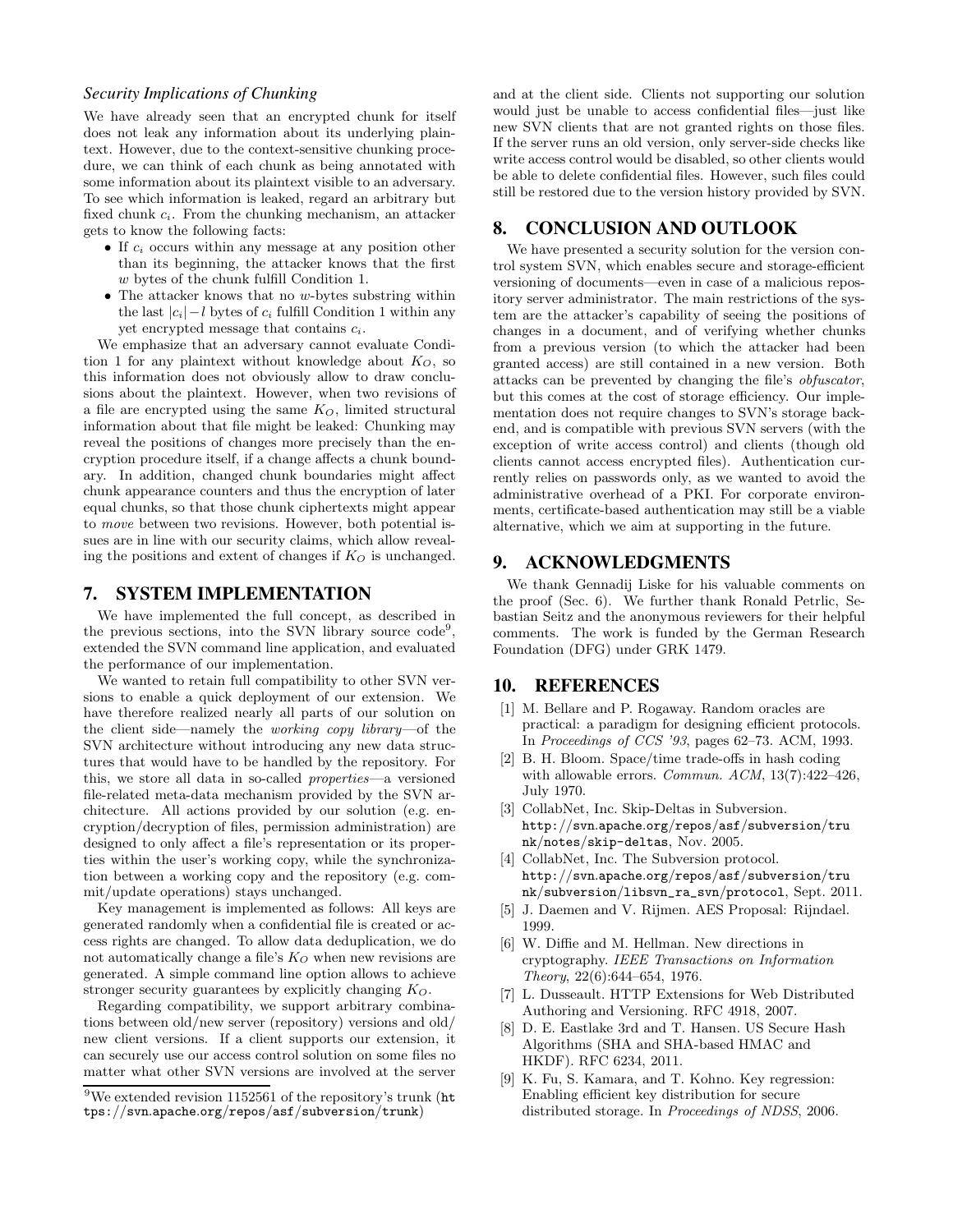- [10] E. Goh, H. Shacham, N. Modadugu, and D. Boneh. Sirius: Securing remote untrusted storage. In Proceedings of NDSS, 2003.
- [11] D. Grolimund, L. Meisser, S. Schmid, and R. Wattenhofer. Cryptree: A folder tree structure for cryptographic file systems. In 25th IEEE Symposium on Reliable Distributed Systems (SRDS), pages 189–198, 2006.
- [12] M. Kallahalla, E. Riedel, R. Swaminathan, Q. Wang, and K. Fu. Plutus: Scalable secure file sharing on untrusted storage. In Proceedings of the 2nd USENIX Conference on File and Storage Technologies, pages 29–42, 2003.
- [13] J. Katz and Y. Lindell. *Introduction to Modern* Cryptography: Principles and Protocols. Chapman & Hall/CRC, 2008.
- [14] A. Muthitacharoen, B. Chen, and D. Mazières. A low-bandwidth network file system. In Proceedings of SOSP '01, pages 174–187. ACM, 2001.
- [15] C. Pilato, B. Collins-Sussman, and B. W. Fitzpatrick. Version Control with Subversion. O'Reilly, 2008.
- [16] M. O. Rabin. Fingerprinting by Random Polynomials. Technical Report TR-15-81, Department of Computer Science, Harvard University, 1981.
- [17] F. Rashid, A. Miri, and I. Woungang. A secure data deduplication framework for cloud environments. In Tenth Annual International Conference on Privacy, Security and Trust (PST), 2012, pages 81–87, 2012.
- [18] M. W. Storer, K. Greenan, D. D. E. Long, and E. L. Miller. Secure Data Deduplication. In Proceedings of StorageSS '08, pages 1–10. ACM, 2008.
- [19] The Apache Software Foundation. Apache Subversion. http://subversion.apache.org/, Apr. 2012.
- [20] Z. Wilcox-O'Hearn and B. Warner. Tahoe: the least-authority filesystem. In Proceedings of StorageSS '08, pages 21–26. ACM, 2008.

# APPENDIX

## A. PERFORMANCE EVALUATION

In this section, we evaluate our solution's performance regarding memory and time efficiency. We first discuss an appropriate choice of the parameter values and then analyze their impact on storage efficiency to prove our savings in comparison to usual encryption schemes. Finally, we briefly evaluate our algorithm's memory and time requirements.

## A.1 Choice of Parameters

As mentioned in Section 5.1.1, our encryption scheme depends on some parameter values  $w$  (window size),  $l$  (minimum chunk size) and S (target chunk size). We set  $w =$ 48 bytes according to the evaluation results provided by Muthitacharoen et al.  $[14]$ . For a random file of size  $z$  bytes (and with parameter value  $l = 1$  byte), we calculated an average encryption overhead of  $\frac{43.5z}{S} + 32$  bytes for storing chunk metadata (length and key), padding and the integrity value. We confirmed this formula to be true for non-random data by encrypting the 50 most popular ebooks (47.9 MiB in total) from Project Gutenberg<sup>10</sup>, each as UTF8-encoded text file, with randomly chosen keys with values of  $S$  in interval [32, 4096], which resulted in an average deviation of 0.07 percentage points and a maximum deviation of 1.24 percentage points from the expected relative overhead. As our security guarantees depend on  $\min\{w, l\}$  (see Sec. 6.2), we set  $l = w$ , which in addition guarantees a maximum storage overhead of  $z + 32$  bytes. With  $S \geq 256$ , we produce an overhead of  $\langle 20\%$ , which we consider an acceptable overhead that we expect to be compensated by the savings due to difference-based efficient storage of multiple file revisions.

#### A.2 Storage Efficiency

While we have shown that an appropriate parameter choice allows storing single file versions with little overhead, our main goal is the efficient storage of whole repositories containing multiple (and similar) revisions of several files. Our system requires storage overhead at several locations. The main overhead—as described before—is caused by the metadata generated by our encryption scheme and depends on the file's size as well as the parameter value S. In addition, since we store all access-control-relevant information (such as cryptographic material) in the confidential file's properties, every confidential file requires some storage for these properties. The storage requirement for this can be quantified with about 1.5 KiB constant overhead per file and 2 KiB constant overhead per authorized user of this file. Note, however, that thanks to differential storage this is only generated once per access right change (at least once per file), not once per revision. Despite that, we also generate small overhead when storing different file revisions: While for unencrypted files, only the contents that actually changed (+ a negligible overhead) have to be stored, our solution requires storage for each change's full surrounding chunk(s).

To evaluate our achievements regarding storage efficiency of similar file revisions, we first studied our algorithm's performance on a kind of best-case scenario, namely a repository that contains the version history of a single file, with only small changes made between each of its revisions. We simulated this situation by setting up an experiment as follows: At first, we committed an empty, confidential file to a fresh SVN repository. Afterwards, we iterated the following sequence: We chose a position within that file uniformly at random and inserted a random number (chosen uniformly at random in interval [64, 192], i.e. 128 bytes on average) of random bytes there. The resulting extended file version was then committed to the repository, so the file and its version history grew with each iteration. Using the generated repository, we compared our encryption scheme to other solutions: For this purpose, we generated a couple of fresh repositories and re-enacted the previously described repository's version history for each of them with individual configurations. In the first configuration, we achieved confidentiality by encrypting each file revision using a traditional encryption scheme (AES-CBC with a fixed key, but randomly chosen IVs); in the remaining ones, we used our access control solution with different parameter values S.

The results of this experiment are shown in Fig. 1. Each line represents the development of the total storage requirement of a specific repository when storing the first i revisions. The black line (+ markers) shows the unencrypted repository, which unsurprisingly has the least storage consumption. The violet line  $(x \text{ markers})$  shows the repository whose content is encrypted with a traditional scheme. As expected, its storage consumption rises rapidly with an in-

 $^{10}\mathrm{http://www.gutenberg.org/ebooks/search.html/?sort\_o}$ rder=downloads, visited on 2012-03-13